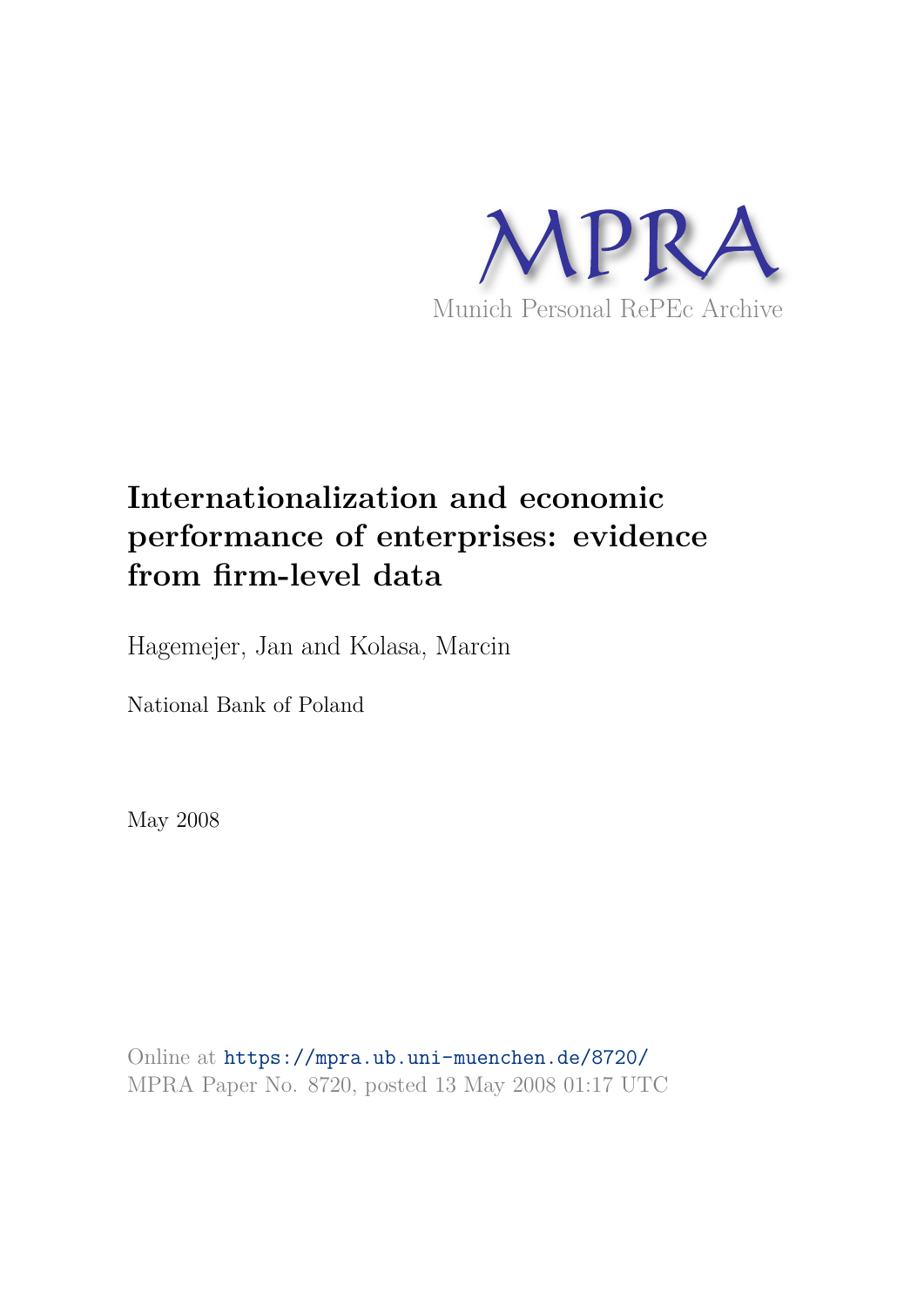# Internationalization and economic performance of enterprises: evidence from firm-level data

Jan Hagemejer\* Marcin Kolasa\*\*

This draft: 11 May 2008

#### **Abstract**

This paper provides evidence on the relative performance of internationalized firms using Polish firm-level data spanning over the period of 1996-2005. We distinguish between three modes of internationalization: exporting, importing of capital goods and foreign direct investment. Our results point strongly at superior performance of exporters vs. non-exporters importers vs. non-importers and foreign affiliates vs. domestic firms. We also find evidence for significant horizontal and backward productivity spillovers from all three types of international activity.

#### JEL classification: L25, F23, F15, O12

Keywords: internationalization, productivity, panel firm-level data

\* National Bank of Poland, e-mail: Jan. Hagemeier@mail.nbp.pl

\*\* National Bank of Poland, e-mail: Marcin.Kolasa@mail.nbp.pl

The views presented here are those of the authors and not necessarily of the institution they represent.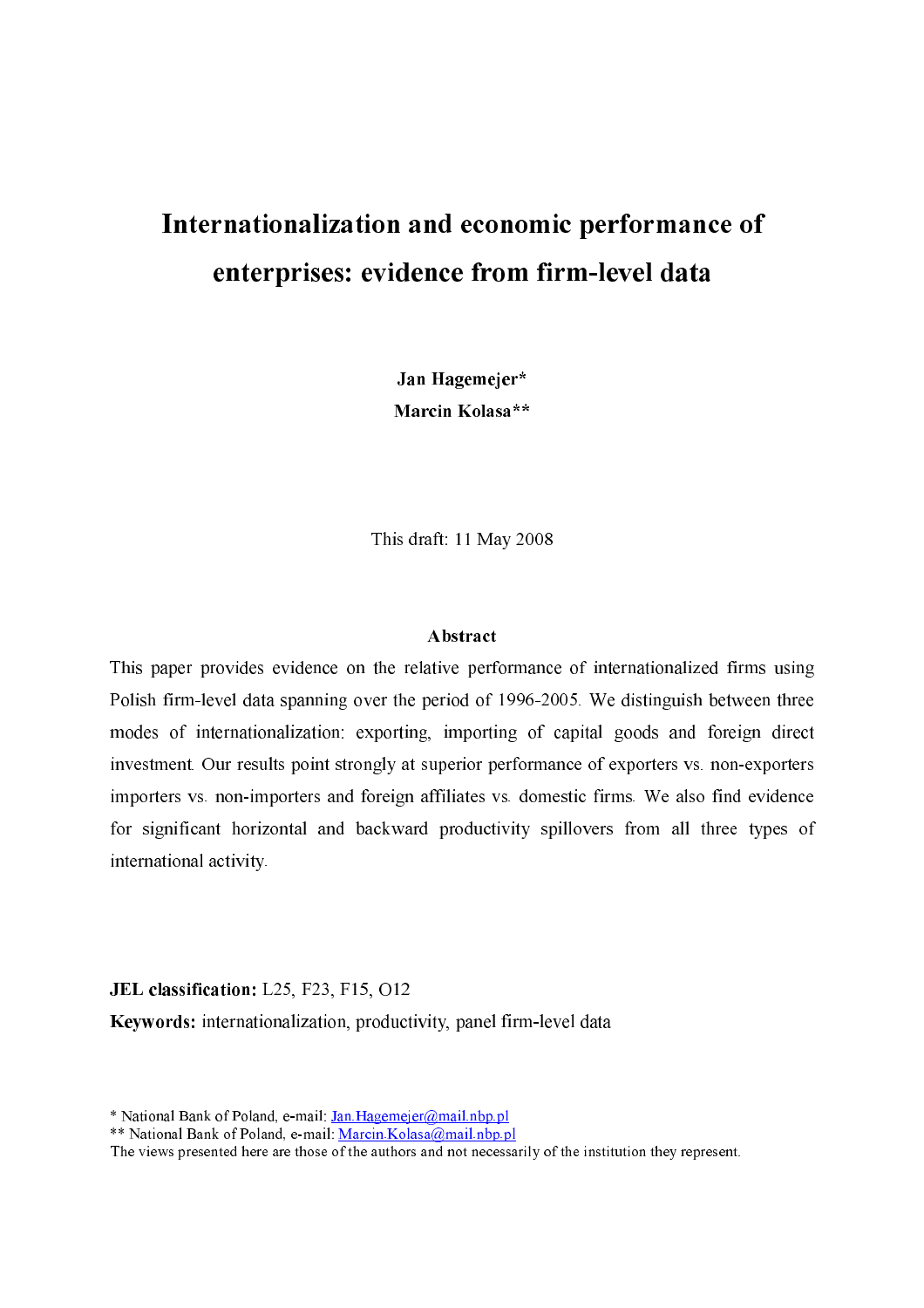## 1. Introduction

Until quite recently, the international trade literature was dominated by a representative firm setup. Since the seminal contribution by Krugman  $(1980)$ , textbook models of trade incorporated imperfect competition and increasing returns to scale, but they still assumed that firms operating in the same sector share the same level of productivity, fixed costs etc. One of the consequences of this assumption was a uniform export status. Within a given country-sector, either all firms were exporters or none of them was involved in this type of activity.

This model prediction was clearly at odds with empirical observations. At least since Bernard and Jensen (1995) it is well documented that firms with significantly different characteristics do coexist even in narrowly defined industries and only some of them export. Interest in firm heterogeneity was further supported by an outbreak of theoretical contributions. The major breakthrough can be attributed to Melitz (2003), who augmented the Krugman-like model with firm heterogeneity and demonstrated how its interaction with sunk costs associated with entering foreign markets determines the distribution of the export status within industries.<sup>2</sup> Building on this framework, Helpman et al. (2004) showed how it can be extended to capture firm decisions to set up a foreign subsidiary serving the local market.<sup>3</sup> Antras and Helpman (2004) develop a model in which differences in productivity levels lead to different organizational forms, including ownership structures and suppliers locations. Melitz and Ottaviano (2005) explore the link between the tightness of competition and market prices, which allows them to incorporate pro-competitive effects from trade liberalization. Among other most recent contributions one can also mention Constantini and Melitz (2007), who link firm heterogeneity with decisions to innovate in the process of adjustment to trade liberalization.

The expanding body of theoretical developments was matched by a growing number of empirical works using firm-level data. Our paper adds to this literature by focusing on the relationship between internationalization and the economic performance of firms. We distinguish between three modes of internationalization: exporting, importing of capital goods and foreign direct investment. The aim of our paper is not only to present evidence on how

 $1$  See also Helpman and Krugman (1985).

<sup>&</sup>lt;sup>2</sup> The relationship between productivity and exporting is also explored by Bernard et al. (2003) (and subsequently by Bernard et al., 2006), who introduce the stochastic framework in the Ricardian model of comparative advantage.

 $3$  An important predecessor is Markusen (1995), who derives the rationale for the existence of multinational enterprises from the concept of knowledge capital.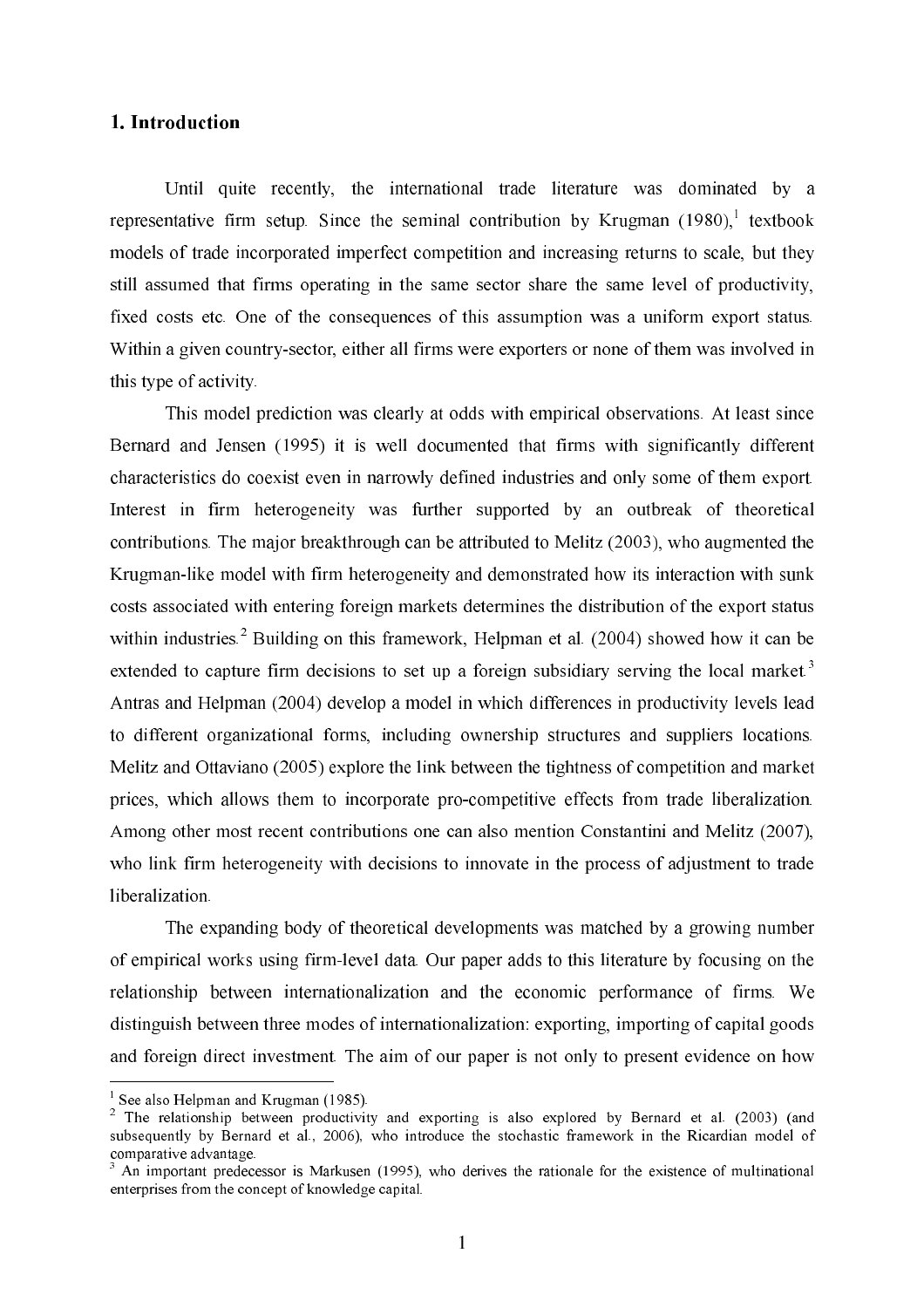performance of firms is related to their international status (direct effects), but also to examine how presence of exporters, importers and foreign affiliates affects other enterprises operating in the economy (spillovers). Our analysis relies on Polish firm-level data spanning over the period of 1996-2005.

Our work is related to a number of studies trying to tackle similar empirical questions using micro-data. Firm heterogeneity with respect to an international status was examined using standard methods e.g. by Kimura and Kiyota (2006) or Castellani and Zanfei (2007), while Delgado et al. (2002) and Girma et al. (2004) addressed the same issue by applying nonparametric tests to firm productivity distributions. Overall, the main finding of this literature is superior performance of internationalized firms compared to those operating only on the domestic market.

The existence of spillovers from foreign direct investment was examined by a quite large number of studies, the early wave of which is summarized in Görg and Greenaway (2004). Given the somewhat mixed evidence, more recent contributions tried to show how the size of spillovers depends on such factors as age, size and absorptive capacity of domestic firms, ownership structure of foreign affiliates or competitive pressure (see e.g. Gorodnichenko et al., 2007 or Kolasa, 2008).

The literature on spillovers from exporting is far more limited and concentrates mainly on export rather than productivity spillovers. The overview provided in Greenaway and Kneller (2007) fails to find any consistent relationship nor any clear pattern for discrepancies across the studies

While imports of capital goods are considered as one of the major channels for technology transfer,<sup>4</sup> there are hardly any firm-level studies examining the potential spillovers from importers to other firms. A rare exception is Keller and Yeaple (2003) who find positive externalities from importing.

Our main contribution to the existing literature can be summarized in three points. our dataset allows us to simultaneously consider three different modes of First. internationalization: exporting, importing of capital goods and foreign investment. This helps us to discuss the relevance of some theoretical implications in a more comprehensive way. Second, given the impressive size and coverage of our data, we can explore the cross-industry heterogeneity of some of our main findings. Third, we do not restrict our attention to how the international status is related to the firm performance, but also examine how presence of

 $4$  A classical macrostudy on international R&D spillovers is Coe and Helpman (1995). Keller (1998) provides its critical evaluation.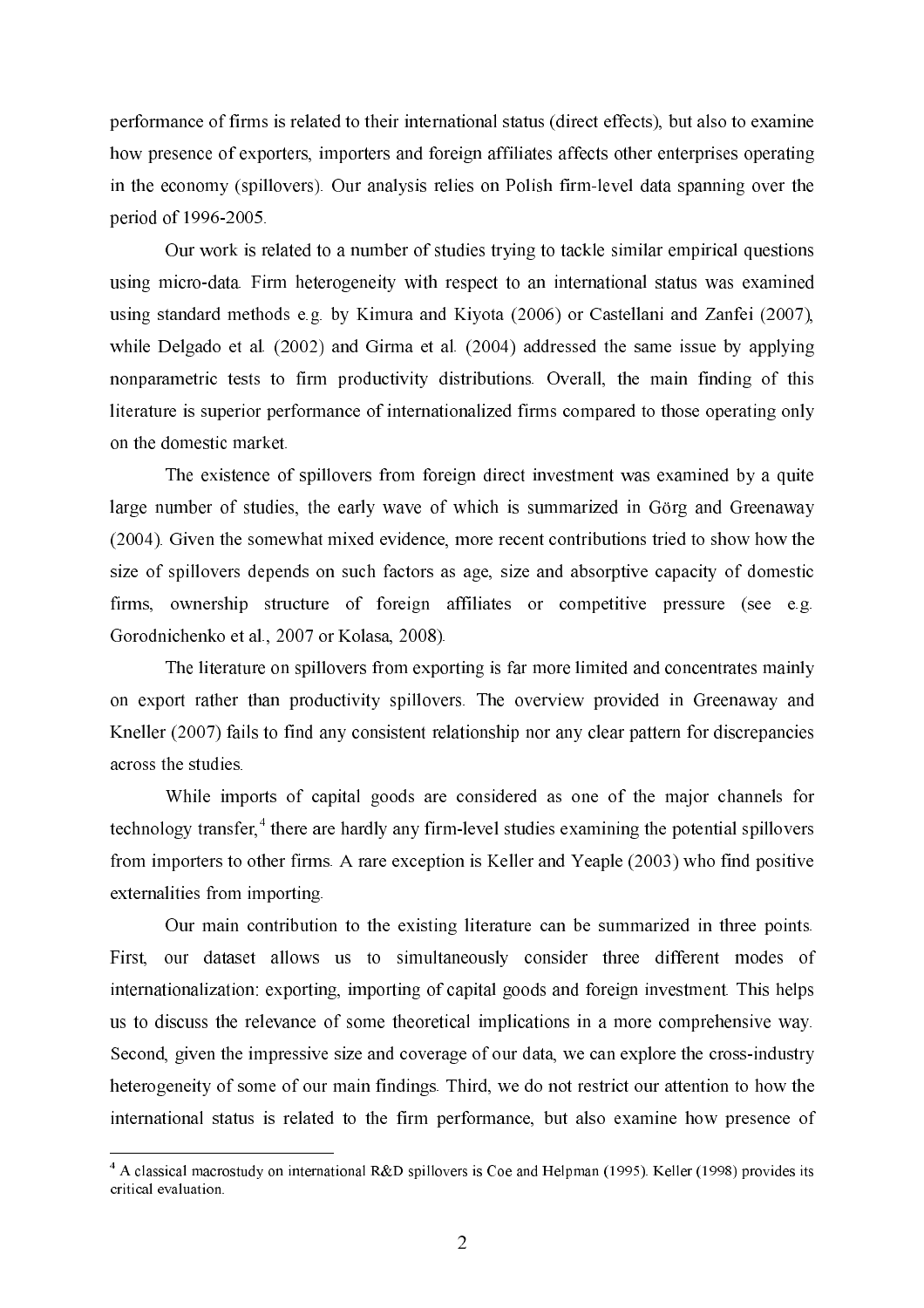exporters, importers and foreign affiliates affects other enterprises operating in the economy. This allows us to gain a broader picture of the macroeconomic consequences of internationalization, e.g. by assessing whether superior productivity of internationalized firms spills over to domestic firms or rather comes at their expense.

The rest of this paper is organized as follows. Section two describes the dataset and demonstrates the relevance of exporters, investment importers and foreign affiliates for the Polish economy. Section three shows how internationalization affects firm-level performance. Evidence for spillovers from internationalization to other firms is discussed in section four. Section five concludes.

## 2. Descriptive statistics

#### 2.1. Dataset and definitions

The dataset under study is provided by the Polish Central Statistical Office (CSO). It covers all medium and large size enterprises (employing at least 50 people) in the Polish economy over the period of 1996-2005. The dataset is based on two sources: the financial (profit-and-loss) statement survey, F-01, and the balance sheet survey, F-02. Besides financial data, our combined dataset also includes information on the number of employees, form of ownership (foreign vs. domestic, private vs. state-owned) and on the geographical location of firm registration. F-01 data has a threshold of 50 employed persons while F-02 of 9 employed persons. In order to obtain the information on the number of employes (available only in F-01), these two datasets are merged and purged of all datapoints below the 50 employee threshold.

The dataset covers on average almost 15 thousand firms each year (see Table 1 and 2) for a detailed sectoral breakdown of employment, output and number of firms). The dataset covers NACE 10 through 93 industries. The average yearly reported employment is 3.7 million. In 2005, the total employment by firms covered by our dataset amounted to roughly 29% of total working population in the national economy (including self-employed) and 42% of all persons employed on a contract basis. The average total revenue during the period under consideration is 861 billion PLN per year.

[Table 1 and Table 2 about here]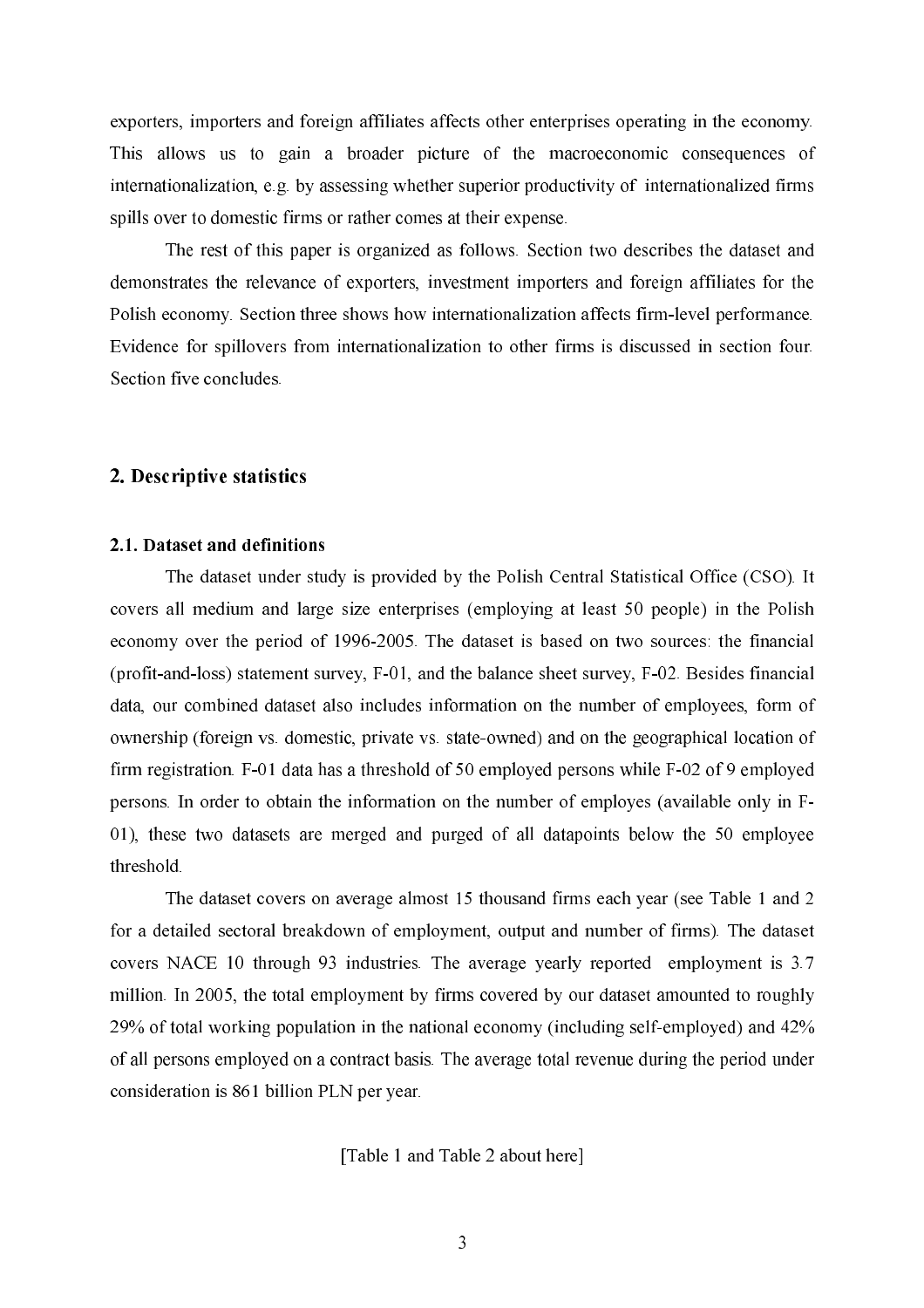Our dataset allows us to consider three modes of internationalization, which is exporting, investment goods importing and foreign direct investment. We define a firm as foreign affiliate if more than half of its equity is owned by non-residents. We define a firm as exporter if it exports at least 5% of its turnover and does it for at least two years covered by our sample. By analogy, we define a firm as investment good importer if its investment imports constitute at least 5% of total investment for at least two years.<sup>5</sup> Applying these definitions to our sample of firms reveals that more than half of them are classified as not being involved in any type of foreign activity (see Table 3), while only a small fraction (about 5%) is internationalized in all three dimensions. There are significant interdependencies across the modes of internationalization. For instance, foreign affiliates have a much higher propensity to export and import than domestic firms, exporters much more often than nonexporters use imported investment goods for expanding or upgrading their capital stock etc.

The cross shares reported in Table 3 also show that most of foreign firms are also exporters, which points at cost reduction or (less likely) export platform as primary motives for FDI inflow to Poland. However, given the significant share of foreign affiliates serving only domestic customers, the local market expansion motive seems to be important as well.

#### [Table 3 about here]

#### 2.2. Relevance of internationalized firms for the economy

The relevance of exporters, importers and foreign affiliates for the domestic economy is summarized in Tables 4 to 6. As can be seen, exporters account for large shares of output, employment and number of firms in manufacturing, having a relatively smaller share in services and construction. The proportion of output produced by exporters remained relatively stable over the period 1996-2002 (except for the drop in 1998 related to the Russian crisis) and accelerated in 2003 (the year prior to Poland's EU accession), driven by a rapid expansion in manufacturing. In 2005 the share of exporters in manufacturing output amounted to  $65%$ .

Investment importers supply about 36-38% of output in our sample of firms. Their share is the highest in manufacturing and it amounts to roughly 60%. The shares of investment importers in the total output, employment and the number of firms are relatively stable over the period for which the data are available.

<sup>&</sup>lt;sup>5</sup> Our dataset allows us to distinguish between domestic and foreign sources of firm capital expenditures only as from  $2000$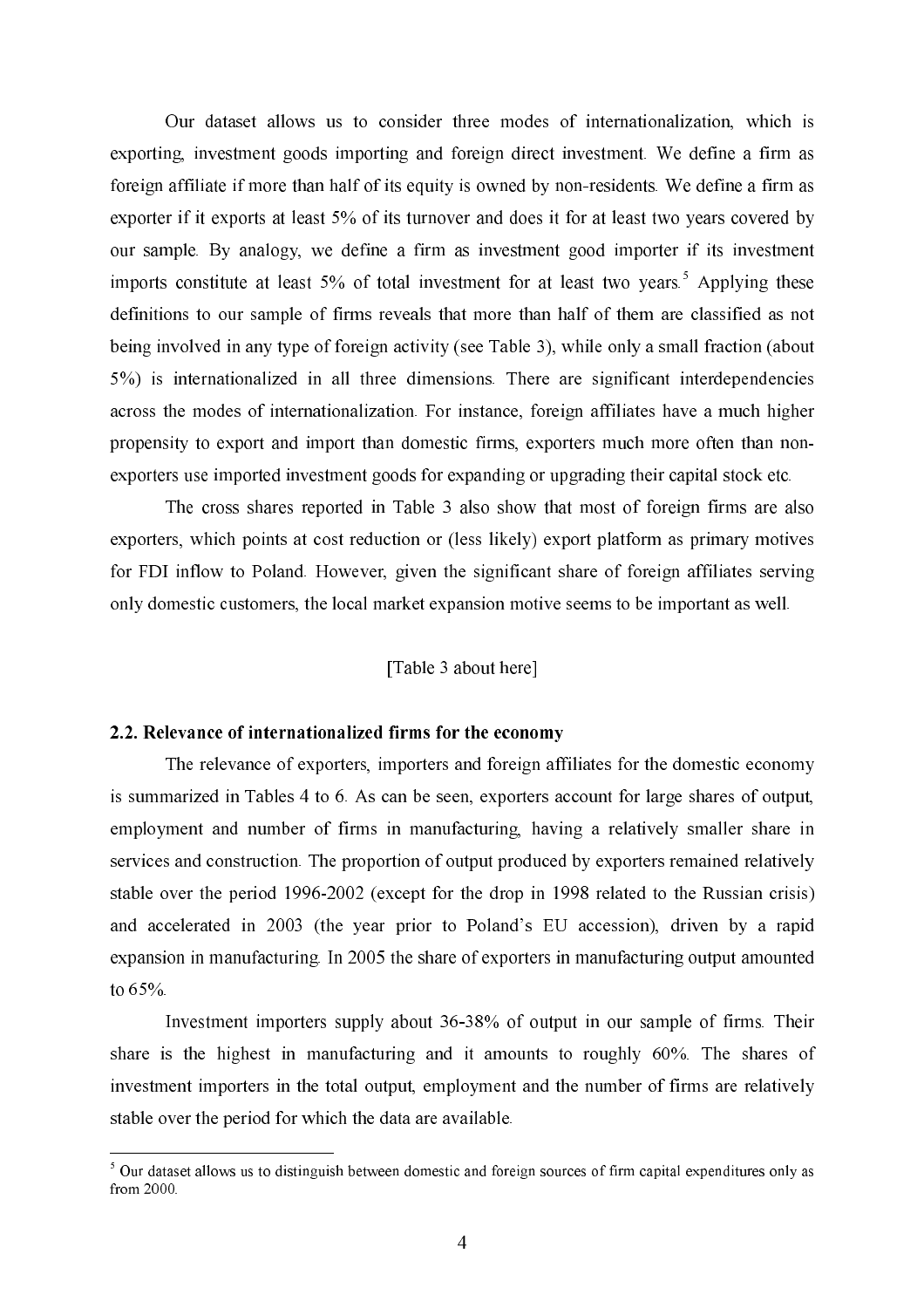The relevance of foreign affiliates for the Polish economy increased substantially between 1996 and 2005, with a marked acceleration following the EU accession. The share of foreign affiliates is particularly high in manufacturing, but still remains below 50% in terms of output.

## [Tables 4-6 about here]

Exporting activity is highly concentrated, with more than half of exports accounted by top 5% of exporters (see Table 7). The level of concentration remained relatively stable over the period of 1996-2005. When looking at the distribution of time spent as exporter (Figure 1), we can see that the most firms either do not export at all or export during the whole analyzed period. This pattern is consistent with the existence of sunk costs associated with entering foreign markets.

> [Table 7 about here] [Figure 1 about here]

Both investment importers and foreign affiliates are also highly concentrated. Top 5% of firms belonging to the respective group account for nearly half of output, while top 10% supply almost two thirds. The distribution of time spent as investment importer or as foreign affiliate (Figure 2 and 3) show a similar pattern as in the case of exporting, with far more pronounced "fat tail" features for the ownership status and relatively less so for importing. This suggests that, compared to exporting, setting up a foreign affiliate involves higher sunk costs, while the opposite holds true for starting to import capital goods.

[Figure 2 and 3 about here]

## 3. Internationalization and firms' heterogeneity

As we demonstrated in the introduction, the major channel that the theoretical literature seems to focus on when discussing heterogeneity of firms with respect to their international status is productivity. Bernard and Jensen (1999) and many other contributions find that exporting firms are on average more productive, larger and pay higher wages. The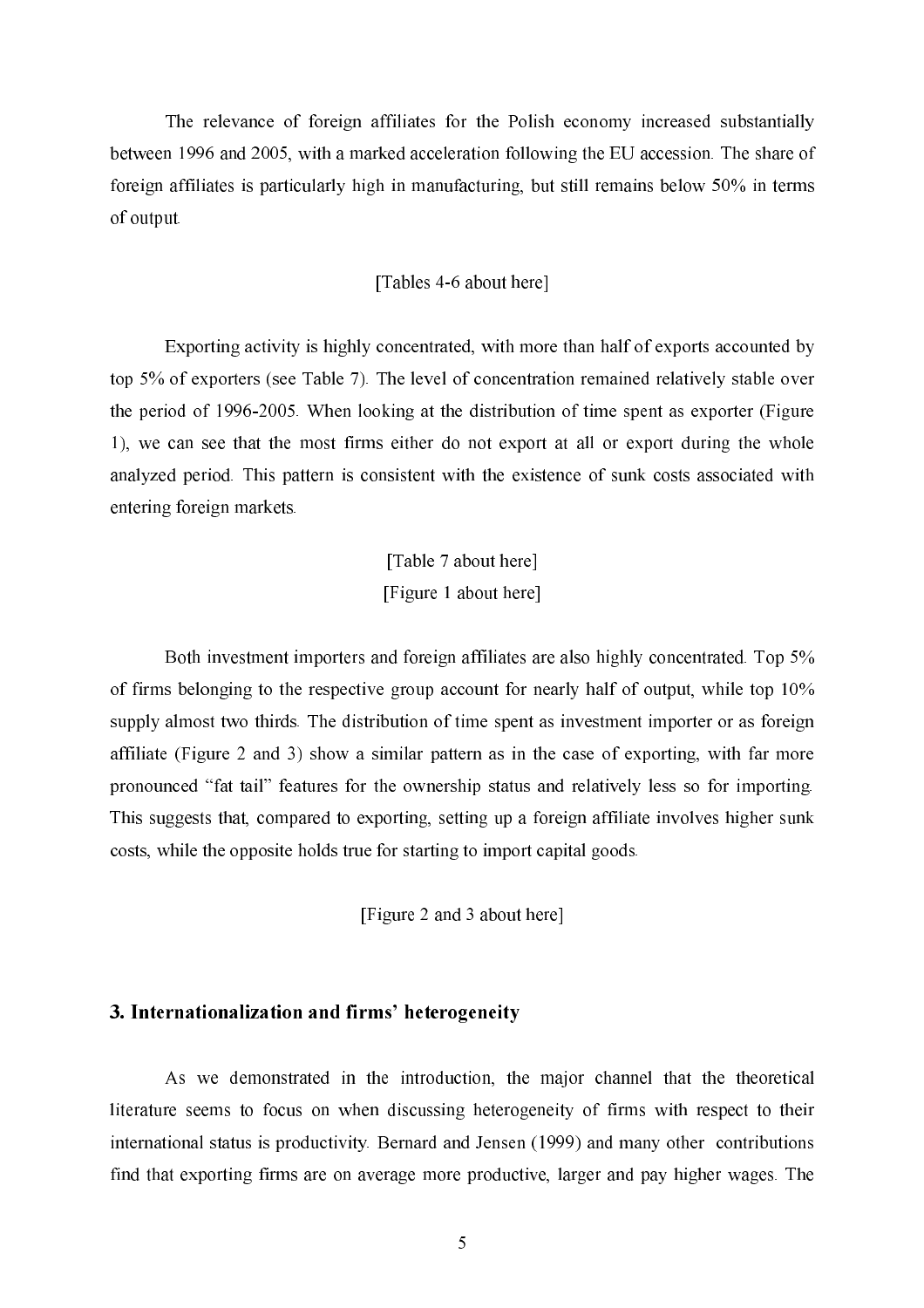empirical literature also explores a reverse channel of causation, namely learning by exporting. However, most studies (see e.g. Bernard and Jensen, 1999, Aw et al., 2001 or Clerides et al., 1998) do not arrive at any robust conclusions.

In this section we look at the characteristics of firms that choose one or more of the three modes of internationalization defined above. We claim that all of them are costly (especially in terms of fixed costs of establishing trading partners, distribution channels etc.) but can also be associated with larger market share and better performance, either through self-selection mechanisms or by learning processes. The aim of this section is to test for the existence and size of this kind of effects related to internationalization.

#### 3.1. International status and firms' characteristics

In order to examine formally how exporting firms differ from their non-exporting counterparts (we abstract from the analysis of causal relationships), we follow Bernard and Jensen (1999) and regress a number of firm-specific indicators  $(X_i)$  against an exporting dummy (*Export*) and 3-digit industry fixed effects (*Industry<sub>i</sub>*) according to the following specification:

$$
\ln X_i = \alpha + \beta \cdot \text{Export} + \chi \cdot \text{Industry}_i + \varepsilon_i,
$$

where the parameter of interest  $\beta$  can be interpreted as an export premium, defined as an average percentage difference in performance between exporters and non-exporters. Following Bernard et al. (2007), we also perform an OLS estimation additionally controlling for the firm size. We run our regressions year by year and for the whole sample, with a full set of time dummies in the latter case.

The results reported in Tables 8-11 show that exporters are significantly bigger than non-exporters in terms of output and employment. They have also higher capital per worker, labour productivity and pay higher wages. There is a clear upward trend over time in all estimated premia, except for employment. The exporter premia are highly significant, in most cases at a 1% level. When we control for employment and industry-level effects, they amount on average to 30% for sales and capital-labour ratio, 20% for value added per worker and 15% for wages. The premia remain significant when we control for employment and firmlevel rather than industry-level effects. This means that firms starting to serve foreign markets gain in size and improve their performance, which can be seen as evidence for either learning to export or learning by exporting.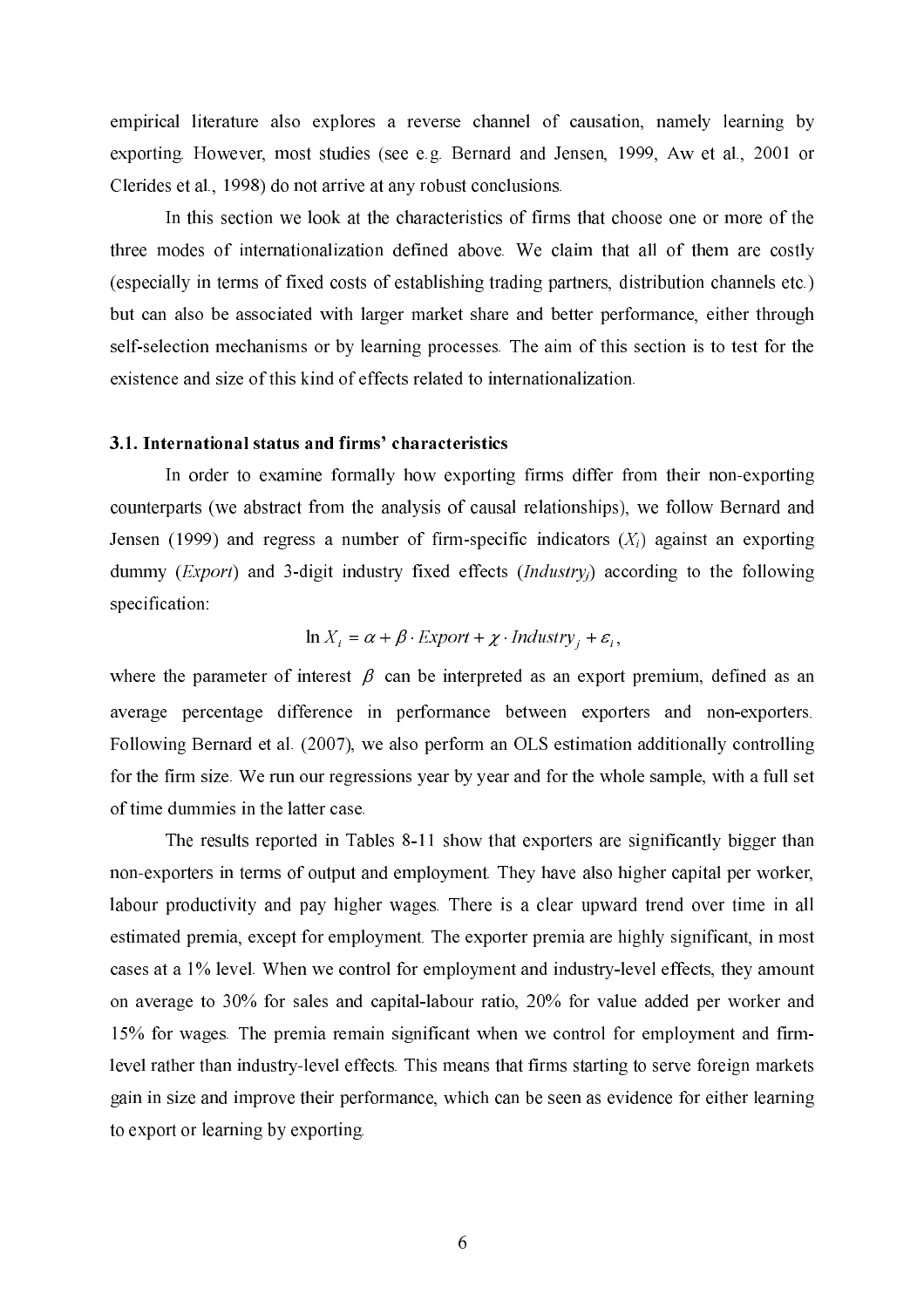We follow a similar strategy to assess the premia from investment imports. They turn out positive and significant in all analyzed cases. This time, however, we cannot observe any clear trend in their size. Except for employment, premia from importing seem to be somewhat higher than those related to exporting. When employment and industry fixed effects are controlled for, they amount on average to 40-50% except for wages, where the premium is equal to 15%. When we control for individual fixed effects premia remain significant. Interestingly, in this case the premium for employment turns out negative, which suggests that a sizable share of investment sourced from imports might be of a labour-saving type.

#### [Table 8-11 about here]

Similar pattern emerges if we do a similar exercise for foreign affiliates and domestic firms. As tables 8 to 11 reveal, the premia from foreign ownership are the highest among the three different internationalization modes. When we include industry fixed effects and control for employment, they amount on average to around 70% for sales and the capital-labour ratio, 50 percent in the case of value added per worker and 40 percent for wages. When we include individual fixed effects, these premia are still significant and close to those reported for investment importers. Again, the premium for employment is negative, which suggests that some of the efficiency gains associated with a domestic firm being taken over by a foreign company are achieved via shedding least productive staff. Similarly to exporting, the premia from foreign ownership show a clear upward trend over the period covered by our sample.

Overall, it seems that foreign affiliates gain most from their internationalized status. Except for size (sales and employment), investment importers enjoy higher premia than exporters.

## 3.2. Internationalization and total factor productivity

We supplement our discussion of the relation between firms characteristics and their international status with a total factor productivity analysis. As mentioned before, this dimension of firm heterogeneity seems to be most important in view of most recent theoretical advances.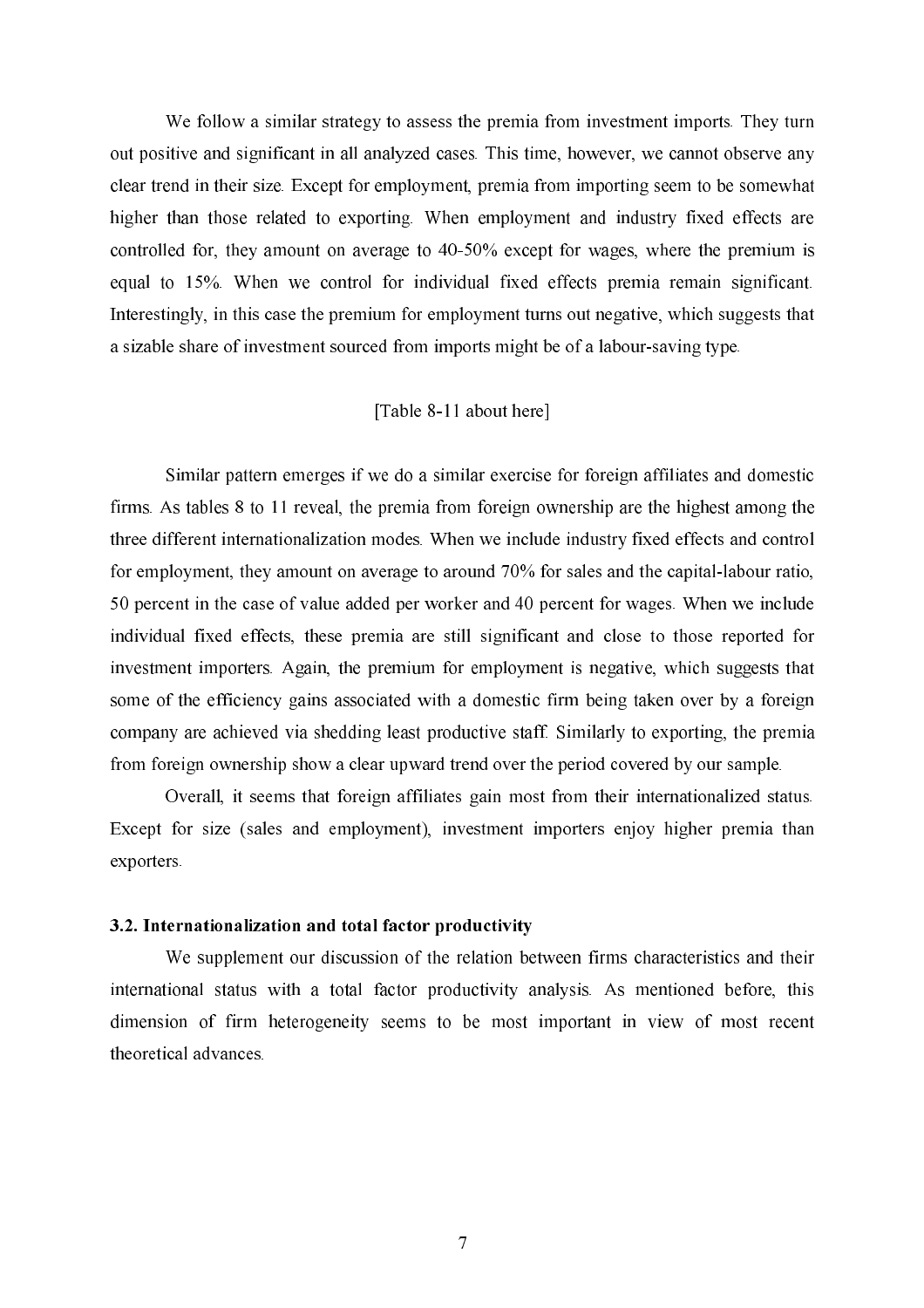In order to estimate total factor productivity at the firm level,<sup>6</sup> we assume the following value-added based Cobb-Douglas production function (lower case letters denote natural logarithms):

$$
y_{it} = \alpha_0 + \alpha_1 \cdot l_{it} + \alpha_2 \cdot k_{it} + \varepsilon_{it}
$$

 $Y_{it}$  is value-added for firm *i* at time *t*, deflated by the price index for the relevant two, three or four-digit industry (depending on data availability). Labour input,  $L_{ii}$ , is measured as the number of workers. Capital input,  $K_{ij}$ , is calculated as the average book value of fixed assets (assuming linear change in the stock during the year), deflated by the capital goods deflator for the appropriate two-digit sector.

It is well acknowledged that ordinary least squares estimation of the production function may lead to biased estimates, since the factor choices may be endogeneous to the realisation of productivity shocks (firms may adjust the factor mix once the shock is observed). Among many ways to circumvent that problem, two seem to be most popular: the algorithms proposed by Olley and Pakes (1996) and Levinsohn and Petrin (2003). Both papers develop similar semi-parametric estimation procedures to overcome the endogeneity problem using, respectively, investment and material costs as instruments for unobservable productivity shocks.

We estimate the production function with the algorithm developed by Levinsohn and Petrin (2003), using intermediate inputs as a proxy variable. Intermediate inputs are defined as a sum of the use of materials and outsourced services, deflated by price indexes constructed for each two-digit sector using the input-output table (available only at a two-digit level for the year 2000) and the relevant two-digit gross output and import deflators. We chose the Levinsohn-Petrin procedure since otherwise (i.e. if using the Olley-Pakes algorithm) our sample would have to be cleared of many datapoints with zero or negative investment.

In view of insufficient number of observations for a few two-digit industries, we merge the following: 10 with 11, 13 with 14, 15 with 16, 23 with 24, 30 with 31, 60 and 61 with 62. The Levinsohn-Petrin algorithm is run separately for each of thus defined industries.

Additionally, before applying the estimation procedure we purge the dataset of outliers. An observation is defined as an outlier if the growth rate of either its value added, capital input or labour input belongs to the bottom (below  $0.5\%$ ) or upper (above 99.5%) tail

<sup>&</sup>lt;sup>6</sup> Problems and possible solutions to estimating productivity at a firm-level are discussed e.g. by Altomonte and Besedina (2007).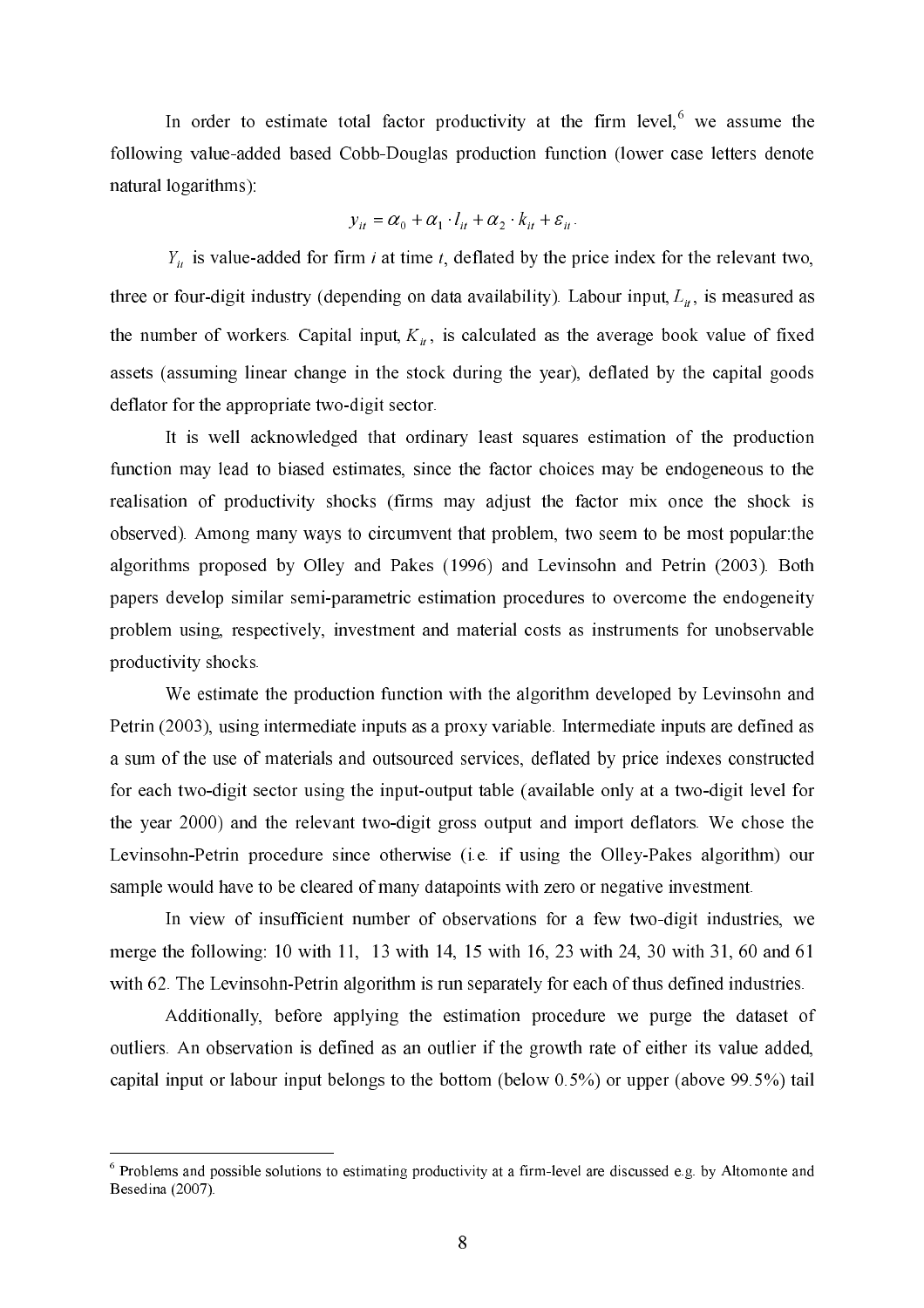of the relevant distribution. This procedure flags as outliers around 4% of observations in our dataset

Having estimated the production function, firm-level productivity estimates are calculated as residuals. TFP distributions for foreign affiliates vs. domestic firms, exporters vs. non-exporters and investment importers vs. non-importers are sketched on Figure 4, 5 and 6, respectively. The superior performance of firms involved in international activity is clearly visible, particularly for the foreign-domestic breakdown.

#### [Figure 4 to 6 about here]

TFP differences between respective categories of firms can also be tested quantitatively using the method described in the previous subsection. As can be seen from Tables 8 to 11, the productivity level of an average exporter is significantly higher than that of its non-exporting counterpart. Even higher premium can be found for investment importers vs. non-importers and the highest for foreign affiliates vs. domestic firms. Similarly to other indicators considered in the previous section, TFP premia show a clear upward trend for exporters and foreign affiliates.

Finally, we report the evolution over time of a productivity index by industry for all firms and each category of firms separately (*i.e.* foreign affiliates, domestic firms, exporters, non-exporters, investment importers, non-importers). For a given firm category and a twodigit industry, we calculate the log productivity index as an average log TFP level across all relevant firms and normalize it by the average TFP level in 1996 of the relevant industry. For groups of industries (construction, manufacturing, mining, services, utilities and the whole sample), productivity indexes are defined as weighted averages of productivity indexes for relevant two-digit industries, where the weights are given by value-added shares. The results are reported in Table 12.

#### [Table 12 about here]

As can be seen, over the period of 1996-2005 Poland recorded a sizable and broadbased productivity improvement. Not only the initial levels of productivity of exporters, importers and foreign affiliates were on average significantly higher that those of their noninternationalized counterparts, but they also recorded faster productivity gains, so that the discrepancies grew even larger.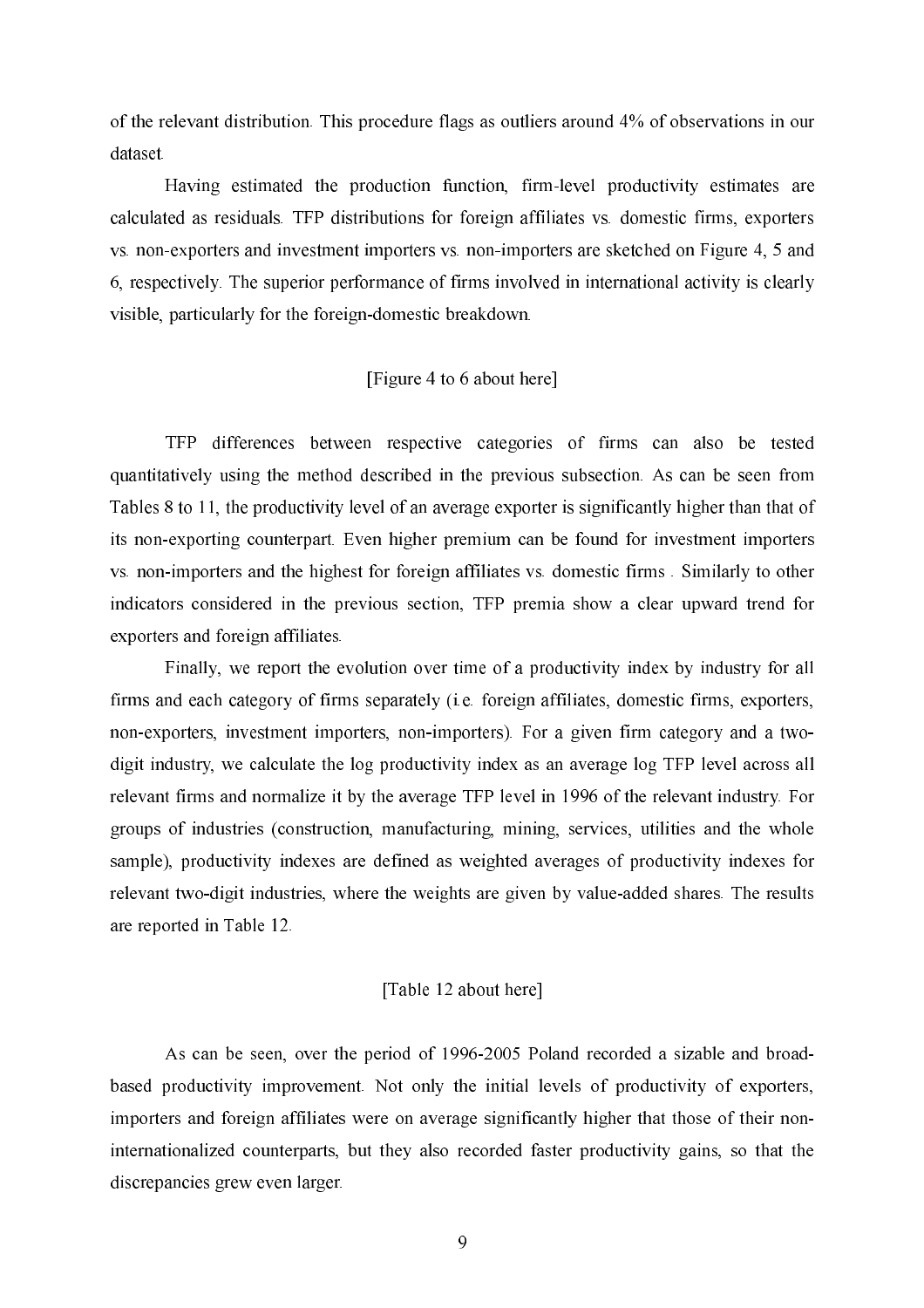Taken together, all our results point strongly at significant superiority of internationalized firms.

#### 4. Externalities from internationalization

In section 3 we presented evidence on how performance of firms is related to their involvement in various modes of internationalization. However, in order to gain insight on the overall macroeconomic impact of increasing international activity, it is important to examine how presence of exporters, importers and foreign affiliates affects other enterprises operating in the economy. In particular, one might be interested whether superior productivity of internationalized firms spills over to domestic firms or rather comes at their expense.

#### 4.1. Theoretical background

The existence of positive spillovers can be motivated in many ways.<sup>7</sup> First of all, one may refer to the partially public nature of knowledge and knowledge-based assets (i.e., in the language of Romer (1990), they are nonrival and only partially excludable). This means that it may be hard for high-performance firms to prevent leakages of their superior technologies, organizational and marketing practices to other enterprises. In this respect, two typical transmission mechanisms alluded to in the theoretical literature are imitation, like reverse engineering (see e.g. Wang and Blomström, 1992) or imitating export penetration practices (Aitken et al., 1997), and employment turnover (see e.g. Fosfuri et al., 2001). Another important channel through which spillovers might operate is increased competition, forcing direct competitors of internationalized firms to reduce inefficiencies and adopt better technologies (see e.g. Blomström and Kokko, 1998).

The mechanisms described so far typically refer to interactions between internationalized enterprises and firms operating in the same industry (horizontal spillovers). A recent strand of literature emphasizes the importance of vertical linkages, i.e. those occurring between internationalized firms and their suppliers (backward spillovers) or customers (forward spillovers). An important difference between horizontal and vertical spillovers is that in the case of the latter internationalized firms may have incentives not to prevent technology transfer or even get involved into a direct technological assistance (see

 $\frac{7}{1}$  While most of the mechanisms described below are taken from the studies on spillovers from FDI, they can be easily extended to other modes of internationalization, like exporting or importing activities.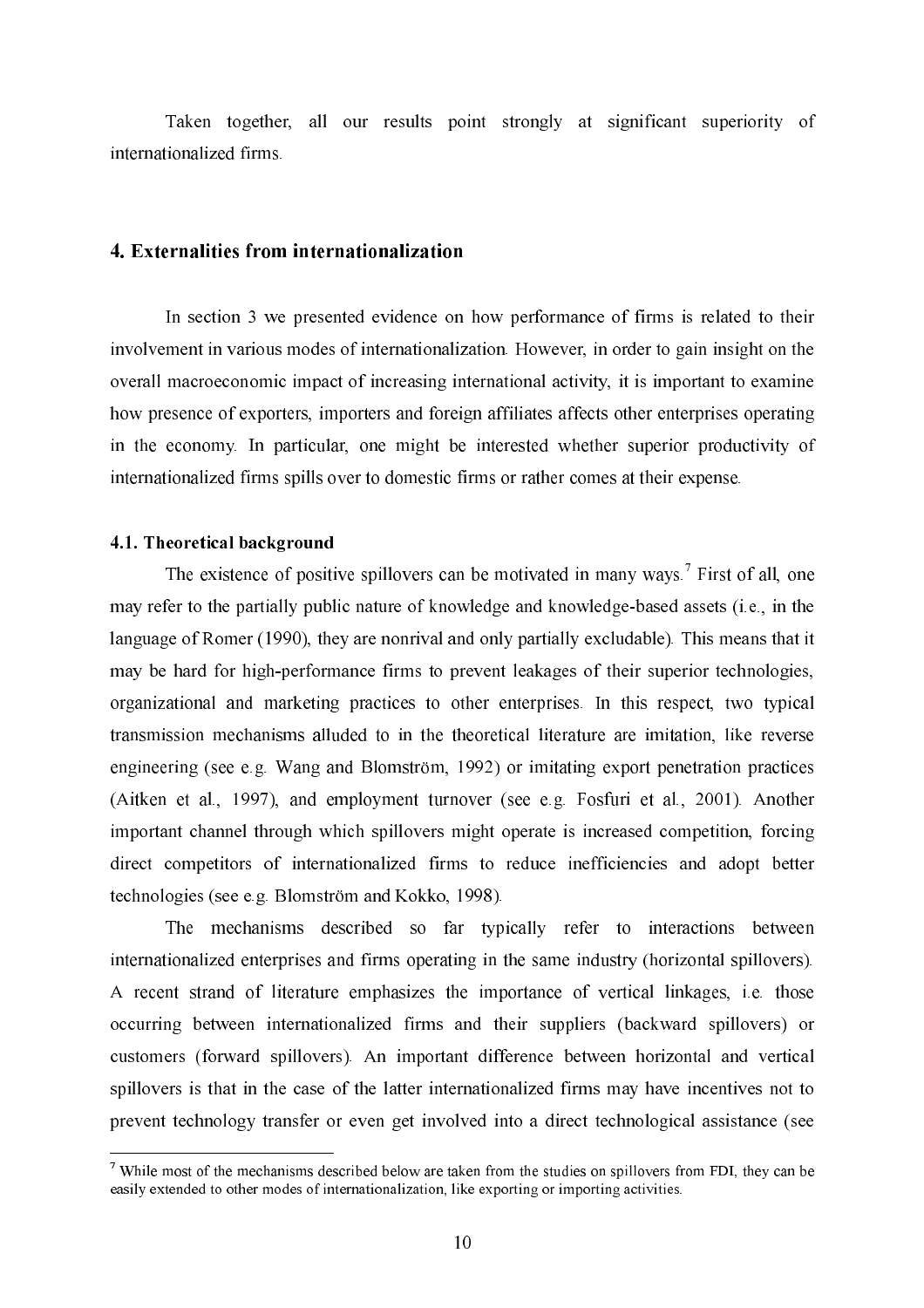e.g. Blalock and Gertler, 2005). This may be motivated by their willingness to ensure better quality of inputs (backward spillovers) or increase demand for their products (forward spillovers).

 It has to be mentioned that spillovers do not have to be positive. Negative horizontal spillovers may occur if competition from internationalized firms forces the domestic ones to reduce their production below the efficient level (see Aitken and Harrison, 1999). Similarly, if internationalized firms are more likely to source intermediate inputs from abroad rather than to build their supply chain locally, negative vertical spillovers may be observed. Productivity of domestic companies may also be affected by erosion of human capital, since it is the international firms that pay higher wages and hence are able to attract most qualified workers.

Finally, it might be that the positive spillover potential fails to materialize because domestic companies lack sufficient absorptive capacity (see e.g. Cohen and Levinthal, 1989) or operate in completely different market or production segments (Kokko, 1994).

## 4.2. Empirical model

 In order to examine the existence of spillovers from exporting, importing or foreign direct investment, we estimate several variants of the following regression (lower case letters denote natural logarithms):

$$
\Delta t \hat{p}_u = \alpha_0 + \alpha_1 \Delta H Z_{\mu}^m + \alpha_2 \Delta B W_{\mu}^m + \alpha_3 \Delta F W_{\mu}^m + \alpha_t + \alpha_k + \varepsilon_{\mu}.
$$

The estimated equation includes a full set of time and 3-digit industry dummies (denoted by  $\alpha_t$  and  $\alpha_k$ , respectively). TFP<sub>u</sub> is total factor productivity, estimated as in section 3. For each two-digit industry *j*,  $HZ_{ii}^m$ ,  $BW_{ii}^m$  and  $FW_{ii}^m$  measure the intensity of internationalization of type  $m$  in the same industry, upstream sectors and downstream sectors, respectively.

Focusing first on spillovers from foreign direct investment ( $m = F$ ),  $H Z_{it}^F$  is defined as the share of an industry's output produced by exporters (defined in section 2) and is designed to capture horizontal (i.e. intra-industry) spillovers.  $BW_{it}^F$  serves as a proxy for backward linkages (i.e. from exporters to their domestic suppliers) and is defined as follows:

$$
BW_{jt}^{F} = \sum_{l} a_{jl} H Z_{lt}^{F}
$$
, for  $j \neq l$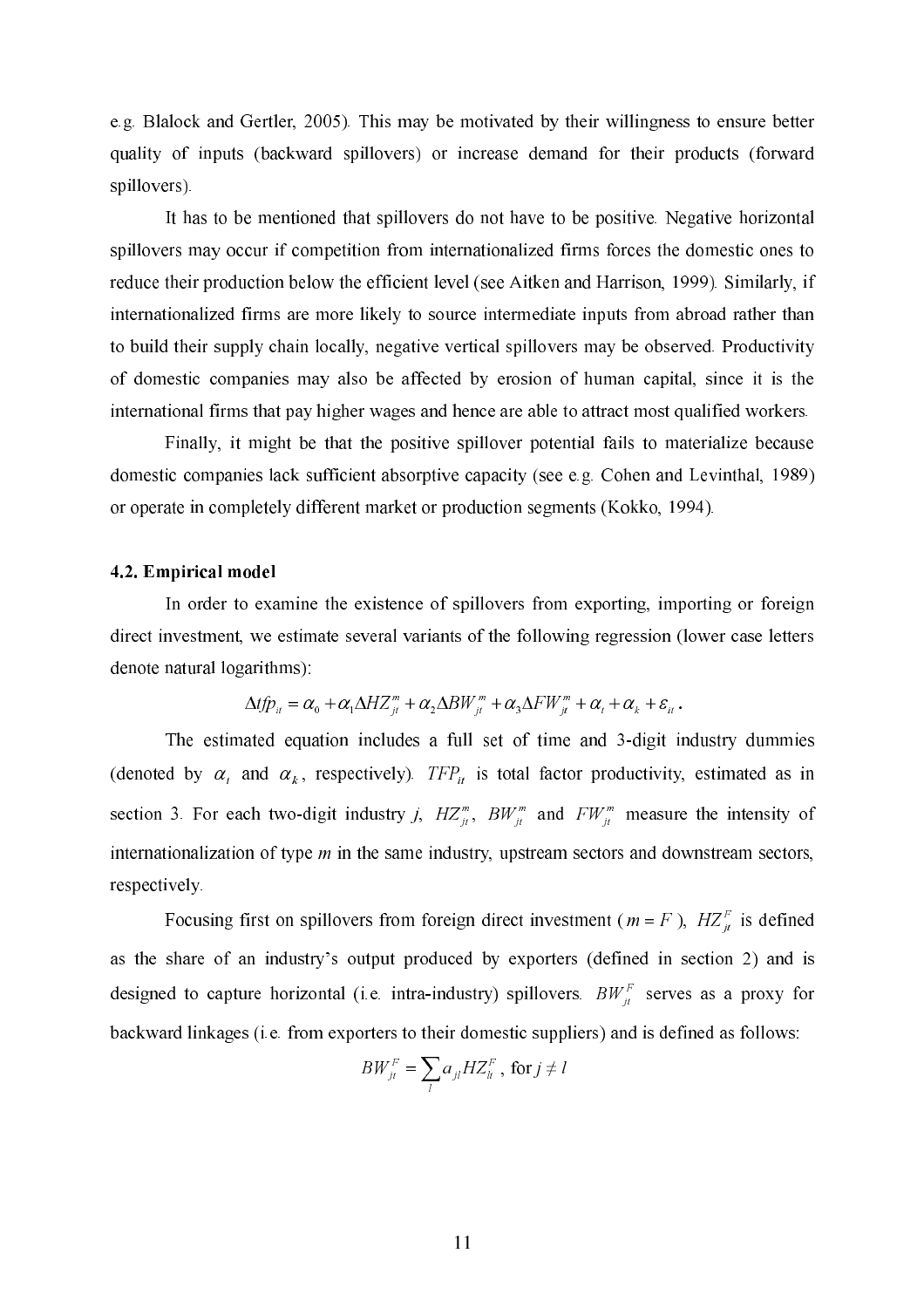where  $a_{il}$  is the proportion of sector *j* output supplied to sector *l*, taken from the input-output matrix for 2000 (the most recent available for Poland). By analogy,  $FW_{ii}^F$  is designed to capture forward spillovers (i.e. from exporters to their domestic customers):

$$
FW_{jt}^F = \sum_l b_{lj} H Z_{lt}^F , \text{ for } j \neq l
$$

where  $b_{ij}$  is the input-output coefficient defined as the share of sector *j* inputs purchased from sector  $l$ .

 Variables measuring horizontal, backward and forward linkages for the two remaining modes of internationalization, i.e. exporting ( $m = E$ ) and importing ( $m = I$ ), are defined in an analogous way, using definitions of importers and foreign affiliates presented in section 2.

Following Smarzynska-Javorcik (2004), our estimated regression is written in differences, which is aimed at removing any firm or region specific fixed factors that may be correlated with both firm productivity and foreign presence. This strategy has its costs: it can introduce biases by aggravating measurement errors in the regressors. Therefore, additionally to the baseline specification using one-year differences, we report results for two- and threeyear differences. This not only makes potential measurement errors problems less severe (see Griliches and Hausman, 1986), but also takes into account the fact that spillovers may take time to materialize.

## 4.3. Results

 The results of FDI spillovers regressions are reported in Table 13. Estimates from column 1 correspond to our baseline specification, based on one-year differences and 3-digit industry dummies. In column 2 industry dummies are replaced with firm dummies. The next two pairs of columns show the results obtained from similar regressions using two-year and three-year differences, respectively. All regressions are run on a subsample of domestic firms. Standard errors reported in the brackets are corrected for heteroscedasticity and correlation between observations for the same industry (defined at a 2-digit level) in a given year.

[Table 13 about here]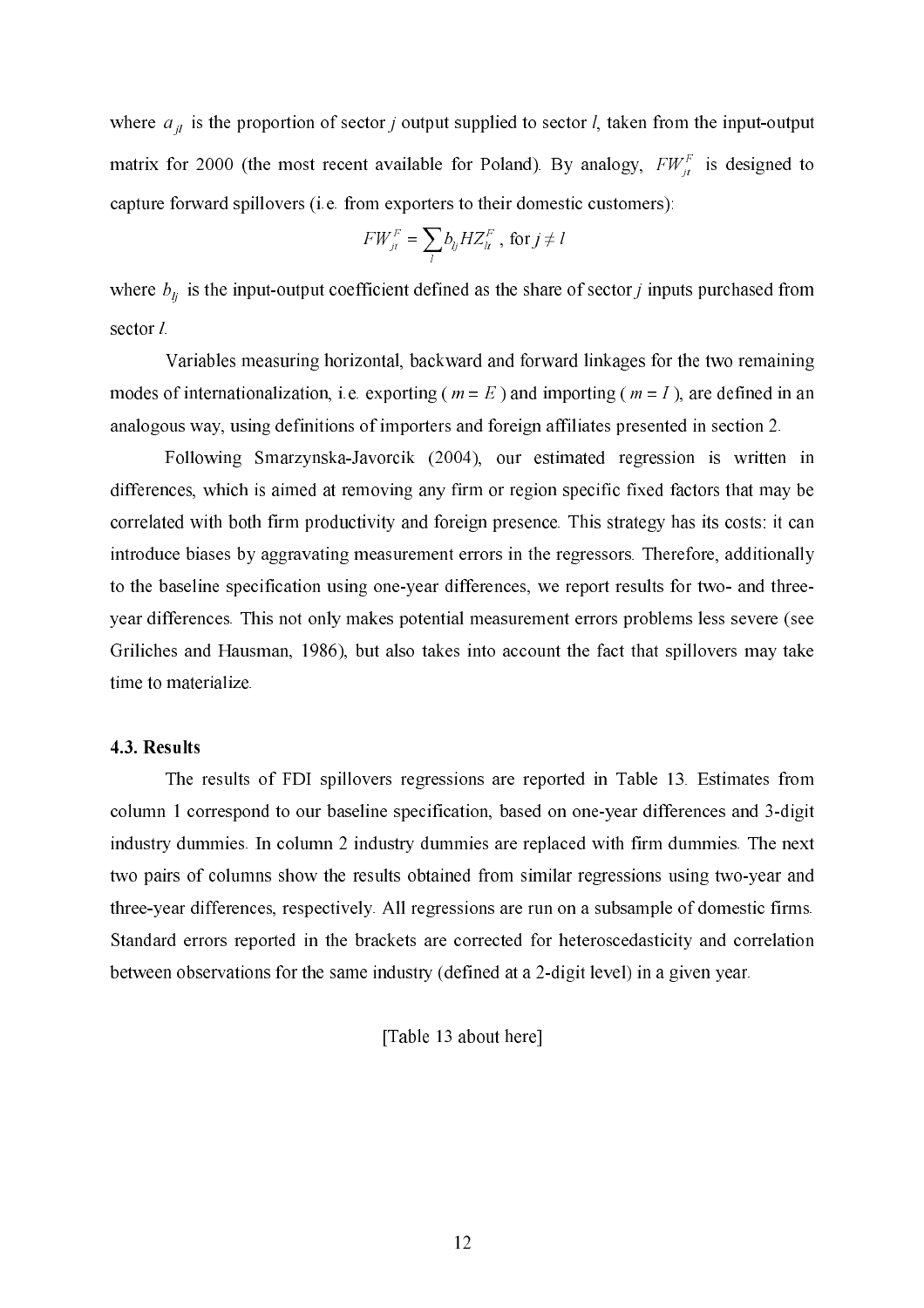Overall, we find evidence for significantly positive horizontal and backward spillovers from foreign direct investment, but not for forward ones.<sup>8</sup> Backward spillovers seem to be most important, both in statistical and economic terms (measured as contribution to productivity growth).

We follow a similar strategy to examine the existence of spillovers from exporting, restricting our sample to non-exporting firms. The results are reported in Table 14.

#### [Table 14 about here]

The main findings turn out to be similar to those obtained for externalities from foreign investment. They point at significantly positive horizontal and backward spillovers from exporting, with the impact of the latter being relatively stronger.

Finally, we rerun our regressions including import-based proxies  $for$ internationalization on a subsample of non-importing firms (see Table 15). One has to bear in mind that we can distinguish between importers and non-importers only in the last 6 years of our sample, which means that the results obtained for two- or three-year differences might be relatively less robust. Nevertheless, the main findings do not differ in qualitative terms from those obtained for spillovers from foreign investment and exporting.

#### [Table 15 about here]

As suggested by Table 3 and 4, outward orientation of firms usually involves more than one mode of international activity. For instance, most of foreign affiliates are either exporters or importers. Therefore, it is not possible to say from the results reported above which type of international activity generates highest externalities for firms not involved in this very mode of internationalization. However, it is feasible to examine where most of spillovers come from for firms not involved in any type of an outward-oriented activity.

To this effect, we reestimate our spillover regressions using all proxies for international intensity on a subsample of domestic firms which are neither exporters nor importers. The results are reported in Table 16.

#### [Table 16 about here]

<sup>&</sup>lt;sup>8</sup> This conclusion does not depend on whether we use industry or firm dummies, despite the fact that the latter specification is clearly favoured by the Hausman test.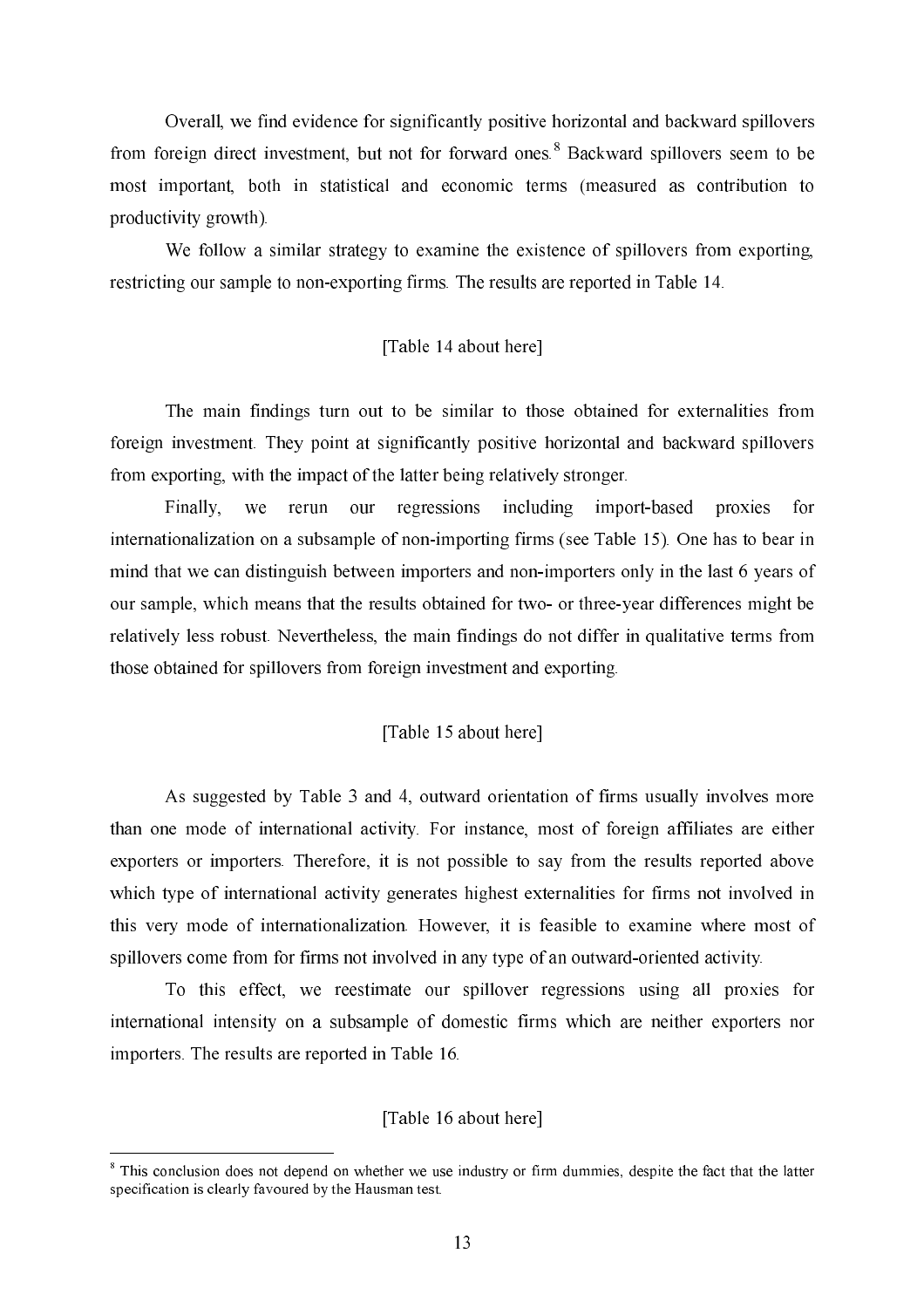In general, the results are mixed. However, bearing in mind that the regressions using longer differencing suffer from a relatively small sample size, one can conclude that spillovers from international trade are rather of a horizontal nature, while FDI spillovers operate mainly via backward linkages.

#### 5. Conclusions

The aim of this paper was to study the effects of internationalization on the economic performance of firms. We distinguished between three modes of outward orientation: exporting, importing of capital goods and foreign direct investment. The Polish data on large and medium enterprises shows that firms often take part in at least one of the tree modes and that internationalized firms contribute to a large part of the overall output and exports of the economy.

Our results point clearly at superiority of internationalized firms with respect to the analyzed criteria: they are significantly larger, more productive, have higher capital intensity and pay higher wages. These findings are perfectly consistent with most recent theoretical advances in the international trade theory, that stress the role of sunk costs associated with entering foreign markets and differences in productivity across firms as the key determinants of their international status. Moreover, our results suggest that superior performance of internationally active firms is not only due to the self-selection mechanism, but there are also some learning effects related to going international. We also find that internationalized firms were not only more productive as compared to their non-internationalized counterparts, but also the overall pace of growth of productivity among the former was faster than elsewhere.

Importantly, we find significant externalities from internationalization, which means that domestic firms benefit from the presence of companies involved in outward-oriented activities. These spillovers are mainly horizontal and backward (i.e. from internationalized firms to their domestic suppliers) in nature.

Superiority of internationalized firms together with significant spillover effects to domestic firms implies that overall macroeconomic effects from globalization are positive, at least in the case of Poland. Therefore, the clear policy implication of our findings is to support firm strategies aimed at increasing their international trade relations and to provide appropriate incentives for FDI inflow.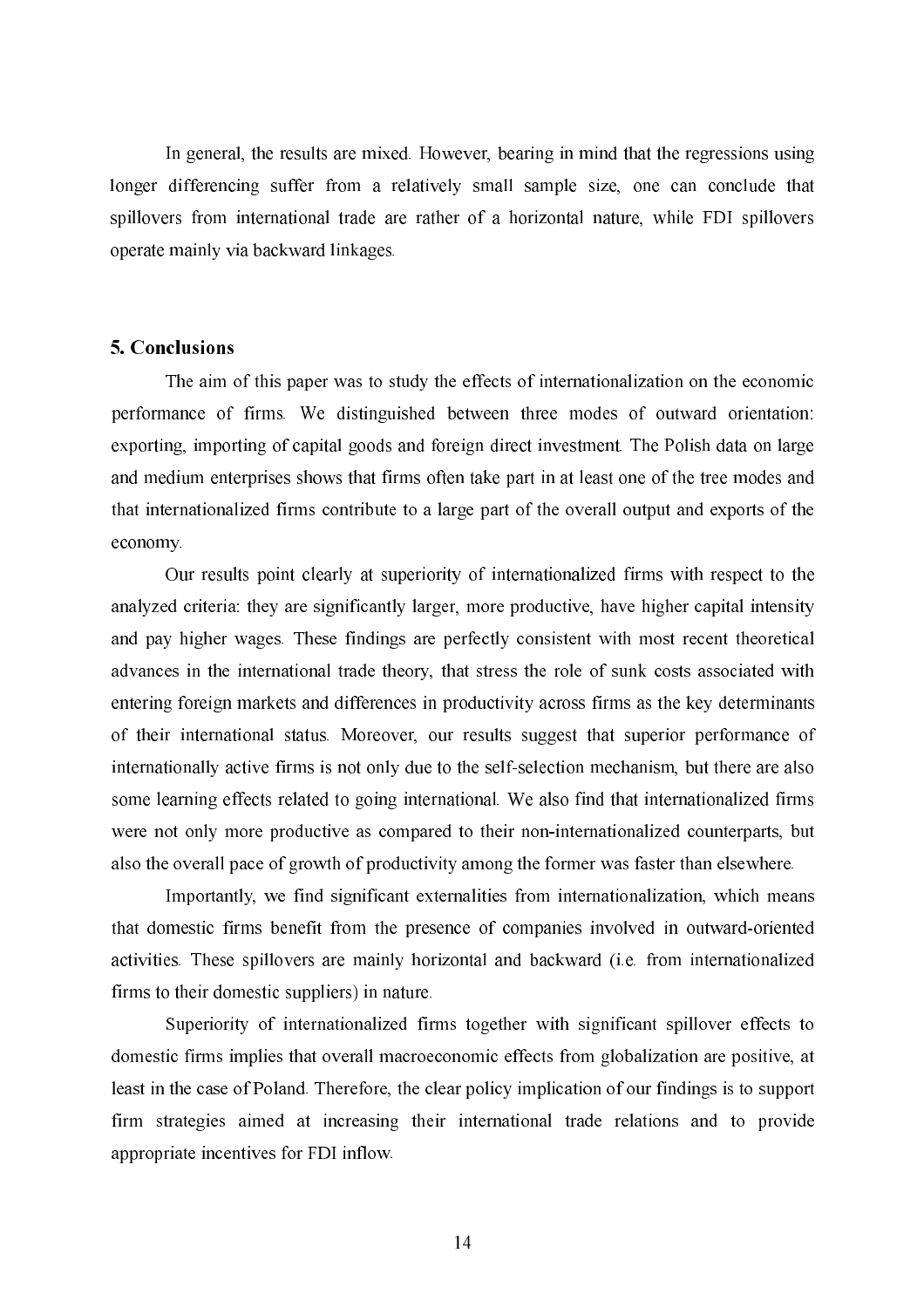## References

- Aitken, B., Hanson, G.H., Harrison, A.E., 1997, Spillovers, foreign investment, and export behavior, Journal of International Economics 43: 103-132.
- Aitken, B.J., Harrison, A.E., 1999, Do Domestic Firms Benefit from Direct Foreign Investment? Evidence from Venezuela, American Economic Review 89(3): 605-618.
- Altomonte, C., Besedina, E., 2007, Exploring International Trade from Below: A Survey of Firm Heterogeneity and Productivity Dynamics, MICRO-DYN Working Paper No.  $01/07$ .
- Antras, P., Helpman, E., 2004, Global sourcing, Journal of Political Economy 112: 552–580.
- Aw, B. Y., Chen, X. and Roberts, M. J., 2001, Firm-level Evidence on Productivity Differentials, Turnover, and Exports in Taiwanese Manufacturing, Journal of Development Economics 66: 51-86.
- Bernard, A., Eaton, J., Jensen, J.B., Kortum, S., 2003, Plants and productivity in international trade, American Economic Review 93: 1268-1290.
- Bernard, A.B., Jensen, J.B., 1995, Exporters, jobs and wages in US manufacturing: 1976– 1987, Brookings Papers on Economic Activity, Microeconomics: 67–119.
- Bernard, A.B., Jensen, J.B., 1999, Exceptional exporter performance: cause, effect, or both? Journal of International Economics 47: 1-25.
- Bernard, A.B., Jensen, J.B., Redding, S.J., Schott, P.K., 2006, Firms in International Trade, NBER Working Paper No. 13054.
- Blalock, G., Gertler, P.J., 2005, Welfare Gains from Foreign Direct Investment through Technology Transfer to Local Suppliers, mimeo.
- Blomström, M., Kokko, A., 1998, Multinational Corporations and Spillovers, Journal of Economic Surveys  $12(2)$ : 247-277.
- Castellani, D., Zanfei, A., 2007, Internationalisation, Innovation and Productivity: How Do Firms Differ in Italy?, The World Economy 30(1): 156-176.
- Clerides, S.K., Lach, S., Tybout, J., 1998, Is learning by exporting important? Micro-dynamic evidence from Colombia, Mexico and Morocco, Quarterly Journal of Economics 113: 903-948
- Coe, D.T., Helpman, E., 1995. International R&D spillovers, European Economic Review 39(5) 859-887.
- Cohen, W., Levinthal, D., 1989, Innovation and Learning: The two Faces of R&D, Economic Journal 397: 569-596
- Constantini, J.A., Melitz, M.J., 2007, The Dynamics of Firm-Level Adjustment to Trade Liberalization, mimeo.
- Delgado, M., Farinas, J., Ruano, S., 2002, Firm Productivity and Export Markets: A Non-Parametric Approach, Journal of International Economics 57: 397-422.
- Fosfuri, A., Motta, M., Rønde, T., 2001, Foreign Direct Investment and Spillovers Through Workers' Mobility Journal of International Economics 53: 205-222.
- Girma, S., Görg, H., Strobl, E., 2004, Exports, international investment, and plant performance: evidence from a non-parametric test, Economics Letters 83: 317–24.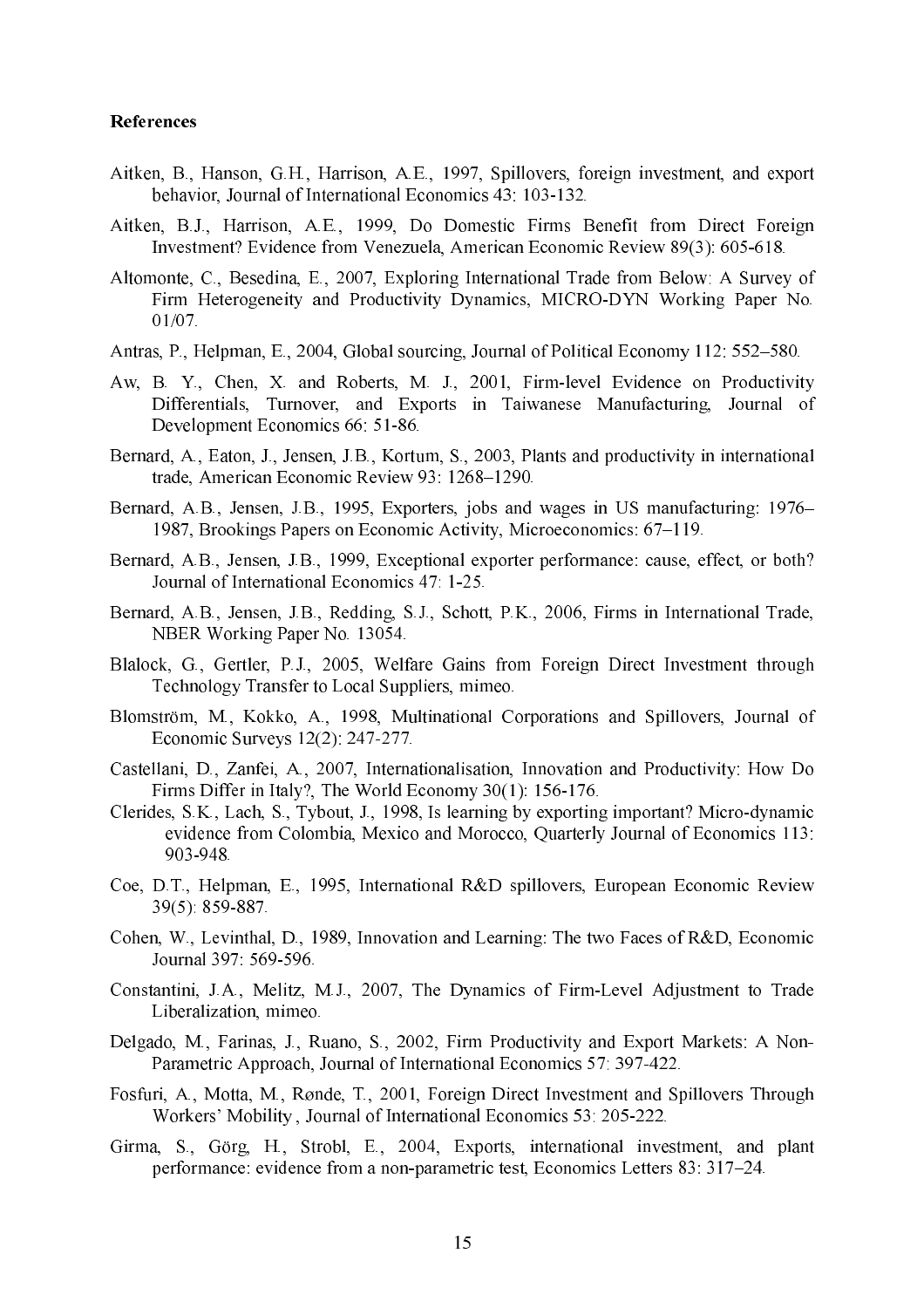- Gorodnichenko, Y., Svejnar, J., Terrell, K., 2007. When Does FDI Have Positive Spillovers? Evidence from 17 Emerging Market Economies, CEPR Discussion Paper No. 6546.
- Görg, H., Greenaway, D., 2004, Much Ado about Nothing? Do Domestic Firms Really Benefit from Foreign Direct Investment?, World Bank Research Observer 19(2): 171-197.
- Greenaway, D., Kneller, R., 2007, Firm heterogeneity, exporting and foreign direct investment, Economic Journal 117: F134-F161.
- Griliches, Z., Hausman, J.A., 1986, Errors in Variables in Panel Data, Journal of Econometrics 31: 93-118.
- Helpman, E., Krugman, P.R., 1985, Market Structure and Foreign Trade: Increasing Returns. Imperfect Competition, and the International Economy, MIT Press, Cambridge, MA.
- Helpman, E., Melitz, M., Yeaple, S., 2004. Export versus FDI, American Economic Review 94 300 316
- Keller, W., 1998. Are international R&D spillovers trade-related?: Analyzing spillovers among randomly matched trade partners, European Economic Review 42(8): 1469-1481.
- Keller, W., Yeaple, S.R., 2003, Multinational Enterprises, International Trade, and Productivity Growth: Firm-Level Evidence from the United States, NBER Working Paper No. 9504.
- Kimura, F., Kiyota, K., 2006, Exports, FDI, and Productivity: Dynamic Evidence from Japanese Firms, Review of World Economics 127(4): 695-719.
- Kokko, A., 1994, Technology, Market Characteristics, and Spillovers, Journal of Development Economics 43: 279-293.
- Kolasa, M., 2008, How does FDI inflow affect productivity of domestic firms? The role of horizontal and vertical spillovers, absorptive capacity and competition, Journal of International Trade and Economic Development 17(1): 155-173.
- Krugman, P.R., 1980, Scale Economies, Product Differentiation, and the Pattern of Trade. American Economic Review 70: 950-959.
- Levinsohn, J., Petrin, A., 2003, Estimating Production Functions Using Inputs to Control for Unobservables, Review of Economic Studies 70(2): 317-341.
- Markusen, J.R., 1995, The Boundaries of Multinational Enterprises and The Theory of International Trade, Journal of Economic Perspectives 9: 169-189.
- Melitz, M., 2003, The impact of trade on intra-industry reallocations and aggregate industry productivity, Econometrica 71: 1695-725.
- Melitz, M.J., Ottaviano, G.I.P., 2005, Market Size, Trade, and Productivity, NBER Working Paper No. 11393.
- Olley, S., Pakes, A., 1996, The Dynamics of Productivity in the Telecommunications Equipment Industry, Econometrica 64: 1263-1297.
- Romer, P., 1990, Endogenous Technological Change, Journal of Political Economy 98(5): 71- $102<sub>1</sub>$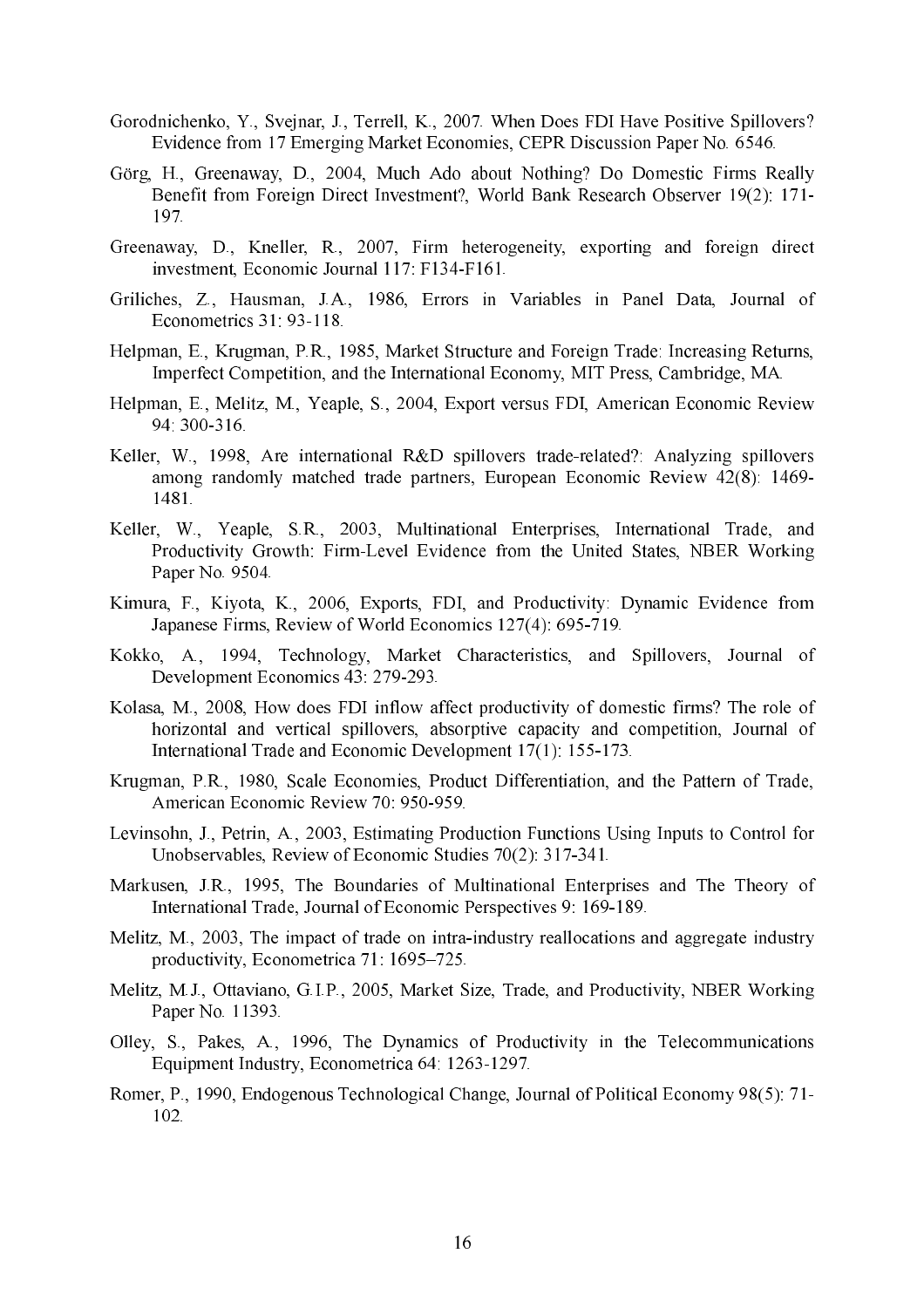- Smarzynska-Javorcik, B., 2004, Does Foreign Direct Investment Increase the Productivity of Domestic Firms? In Search of Spillovers through Backward Linkages, American Economic Review 94(3):  $605-627$ .
- Wang, J., Blomström, M., 1992, Foreign Investment and Technology Transfer: A Simple Model, European Economic Review 36: 137-155.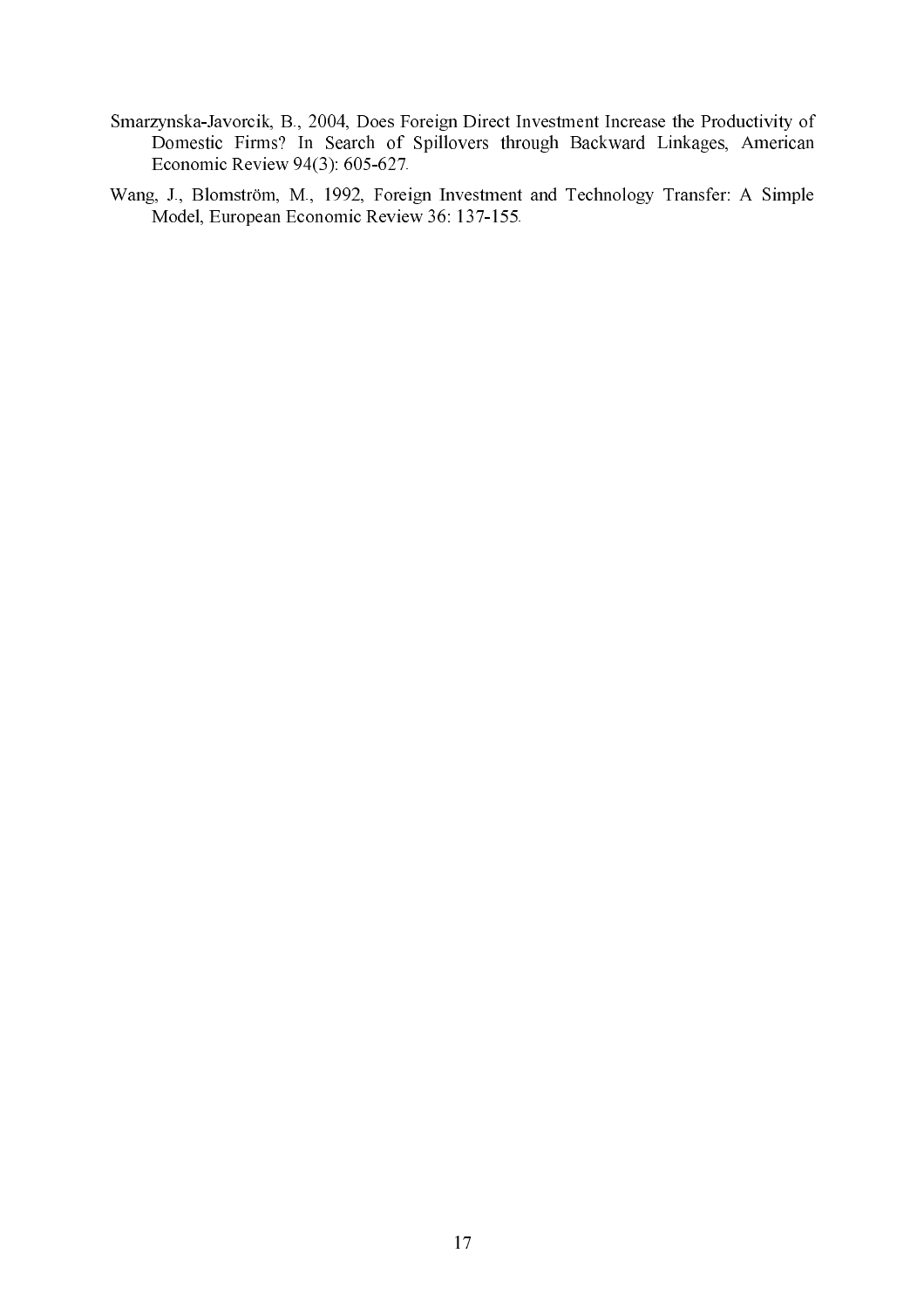Figure 1. Time spent as exporter



Figure 2. Time spent as foreign affiliate

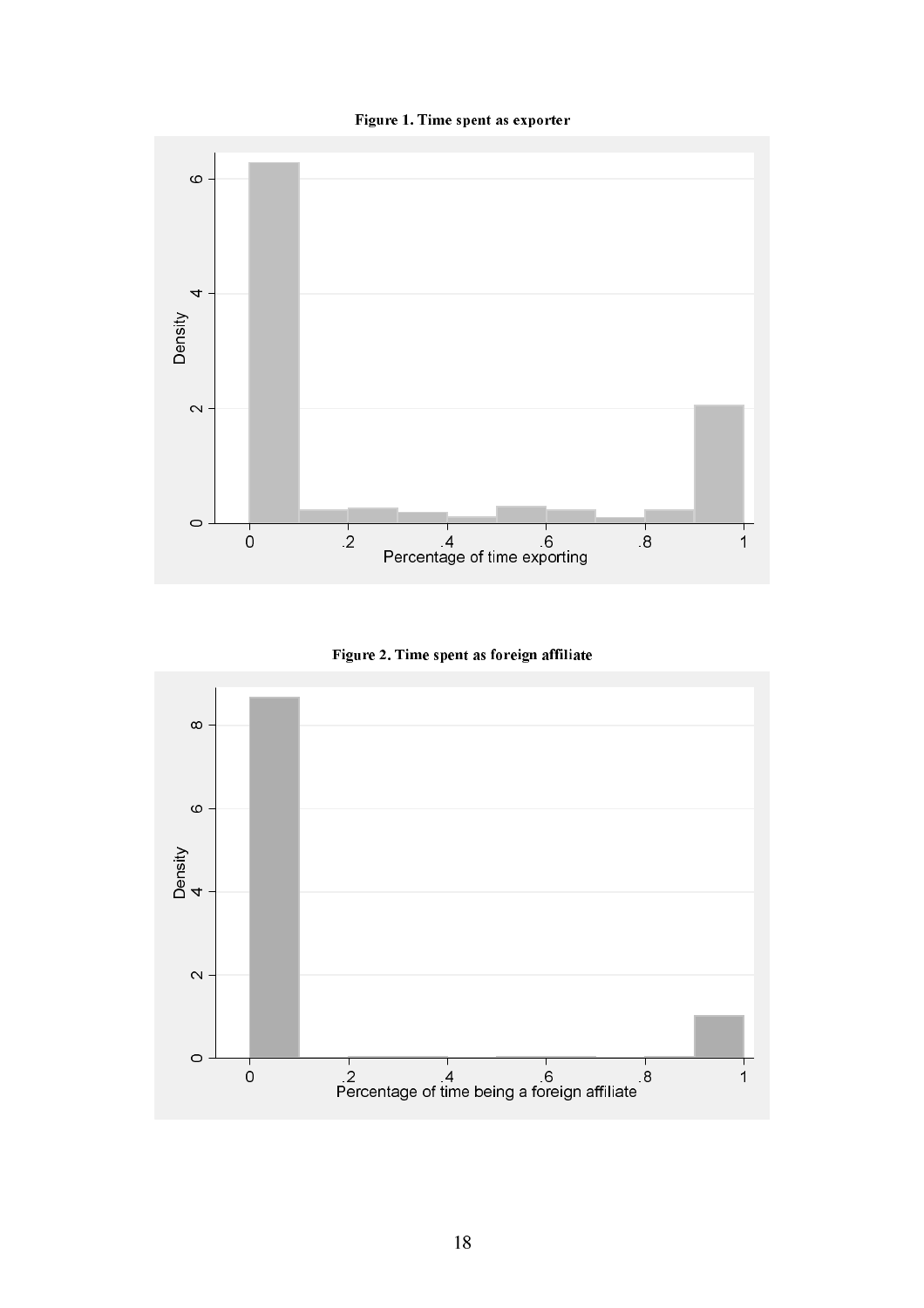





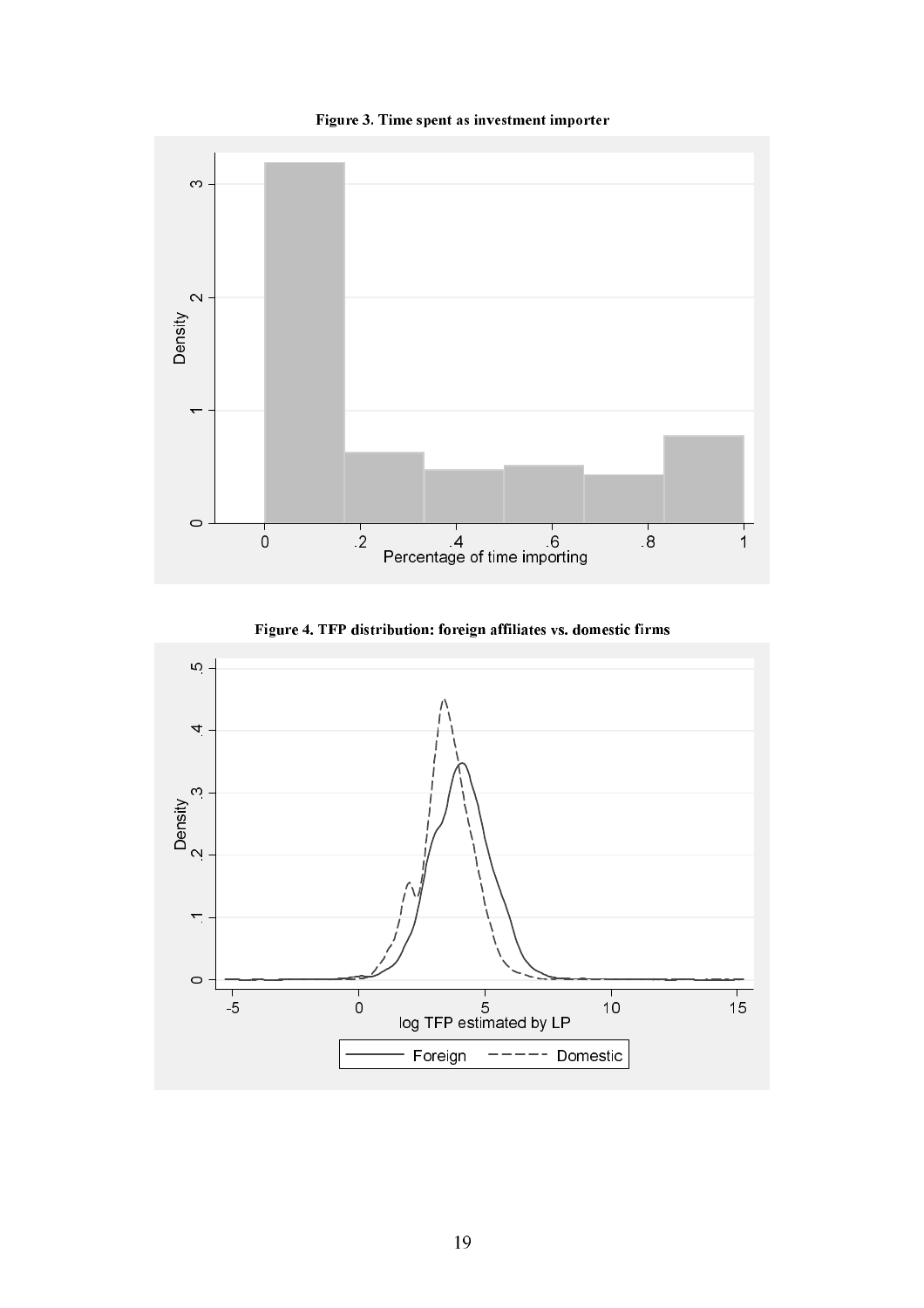

Figure 5. TFP distribution: exporters vs. non-exporters

Figure 6. TFP distribution: investment importers vs. non-importers

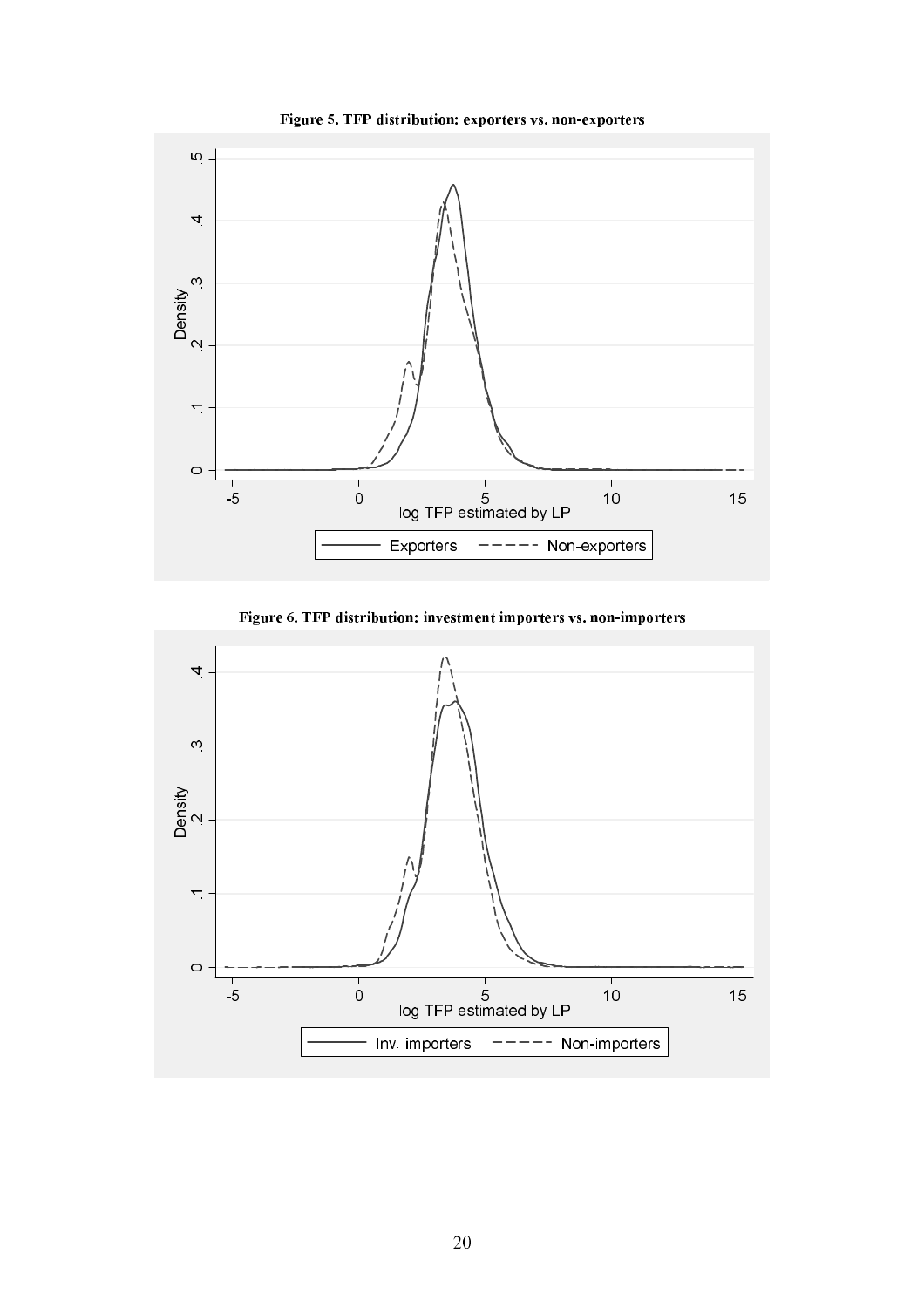| <b>NACE</b>           | Revenues         | Employment           | Number of<br>firms |
|-----------------------|------------------|----------------------|--------------------|
| 10                    | 19 3 4 0         | 197421               | 35                 |
| 11                    | 248              | 876                  | 3                  |
| 13                    | 4628             | 17705                | $\overline{c}$     |
| 14                    | 2 1 2 9          | 20 672               | 97                 |
| 15                    | 80810            | 302 127              | 1 3 7 4            |
| 16                    | 10813            | 9 0 9 5              | 10                 |
| 17                    | 7545             | 78 411               | 292                |
| 18                    | 4810             | 106 217              | 551                |
| 19                    | 2 1 1 9          | 29 659               | 149                |
| 20                    | 9 2 9 4          | 60 673               | 298                |
| 21                    | 8976             | 28 081               | 140                |
| 22                    | 8 0 7 9          | 39 1 45              | 213                |
| 23                    | 35 580           | 19 224               | 18                 |
| 24                    | 30880            | 98 8 4 0             | 253                |
| 25                    | 14371            | 68 9 22              | 391                |
| 26                    | 16569            | 100 347              | 396                |
| 27                    | 22 010           | 90830                | 146                |
| 28                    | 16393            | 112840               | 628                |
| 29                    | 21 010           | 173 955              | 694                |
| 30                    | 1 2 6 2          | 3 5 7 7              | 13                 |
| 31                    | 13 3 6 6         | 76 1 71              | 251                |
| 32                    | 8900             | 26 771               | 82                 |
| 33                    | 3 1 2 7          | 26 269               | 115                |
| 34                    | 33 880           | 84 024               | 197                |
| 35                    | 8718             | 72 5 28              | 119                |
| 36                    | 13 421           | 107136               | 446                |
| 37                    | 1581             | 3840                 | 28                 |
| 40                    | 76 580           | 181 059              | 334                |
| 41                    | 4327             | 41 626               | 204                |
| 45                    | 42 680           | 281 004              | 1755               |
| 50                    | 26 251           | 37997                | 319                |
| 51                    | 158 960          | 202 247              | 1 271              |
| 52                    | 46 110           | 209 451              | 1 1 1 2            |
| 55                    | 3 4 4 3          | 41 574               | 158                |
| 60                    | 19318            | 211837               | 492                |
| 61                    | 1 5 9 9          | 4 1 0 2              | 12                 |
| 62                    | 2642             | 4616                 | 4                  |
| 63                    | 8 0 1 1          | 42 409               | 177                |
| 64                    | 29 210           | 172899               | 41                 |
| 70                    | 12 4 27          | 72 409               | 507                |
| 71                    | 1 1 4 8          | 2599                 | 16                 |
| 72                    | 5 3 0 1          | 16878                | 111                |
| 73                    | 1330             | 21 1 4 6             | 94                 |
| 74                    | 14 105           | 168 942              | 623                |
| 90                    | 1996             | 24 478               | 187                |
| 92                    | 7 2 2 4          | 24 707               | 101                |
| 93                    | 352              | 14 719               | 56                 |
|                       | 42 680           |                      | 1755               |
| Construction          |                  | 281 004              | 6 8 0 4            |
| Manufacturing         | 373 500          | 1 718 679            |                    |
| Mining                | 26330            | 236 673              | 136                |
| Services<br>Utilities | 338 800<br>80890 | 1 268 318<br>222 685 | 5 261<br>538       |
| Total                 | 861 600          | 3 727 359            | 14 494             |

# Table 1. Data description by sectors (annual averages)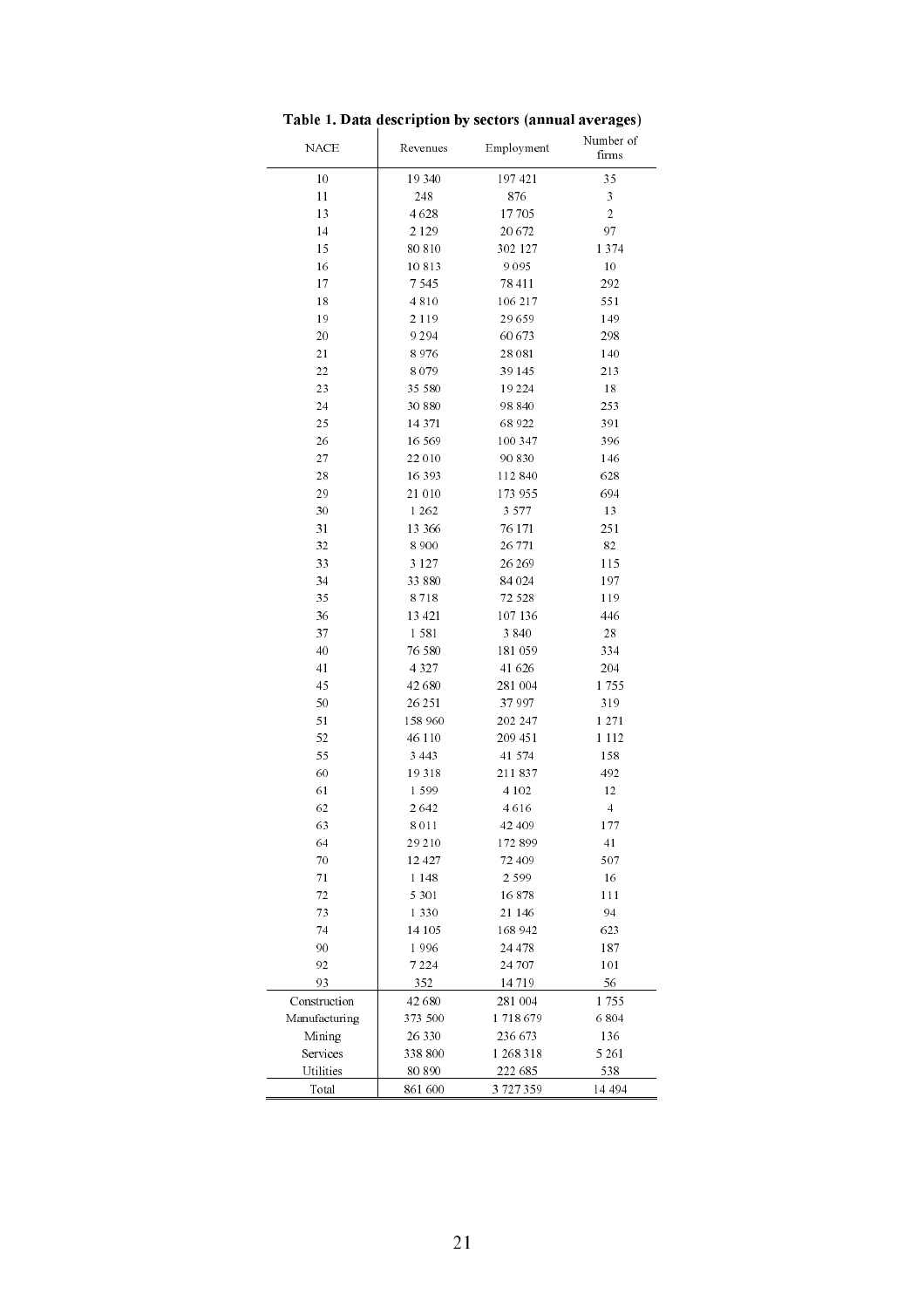| Year | Revenues  | Employment | Number of firms |
|------|-----------|------------|-----------------|
| 1996 | 450 000   | 4 031 683  | 13752           |
| 1997 | 566 000   | 3 975 632  | 14109           |
| 1998 | 661 000   | 3 896 248  | 14815           |
| 1999 | 742.000   | 3 939 000  | 14 738          |
| 2000 | 866.000   | 3 830 860  | 14988           |
| 2001 | 866 000   | 3 503 531  | 13864           |
| 2002 | 925 000   | 3 476 214  | 14 4 2 9        |
| 2003 | 1 040 000 | 3 469 025  | 14 468          |
| 2004 | 1 210 000 | 3 525 307  | 14732           |
| 2005 | 1 290 000 | 3 626 085  | 15 044          |
|      |           |            |                 |

Table 2. Data description by year (sums)

Table 3. Cross-shares of exporters, importers and foreign affiliates in the number of firms [%]

| Foreign<br>affiliate | Exporter | Investment<br>importer | 1996 | 1997 | 1998 | 1999 | 2000 | 2001 | 2002 | 2003 | 2004 | 2005 | Average<br>2000-2005 |
|----------------------|----------|------------------------|------|------|------|------|------|------|------|------|------|------|----------------------|
| Yes                  | Yes      | Yes                    | 4.1  | 4.8  | 5.4  | 5.9  | 3.5  | 4.3  | 4.6  | 5.1  | 5.2  | 4.9  | 4.6                  |
| Yes                  | Yes      | No                     |      |      |      |      | 30   | 3.4  | 3.7  | 3.9  | 4.3  | 4.1  | 3.7                  |
| Yes                  | No       | Yes                    | 36   | 3.6  | 4.1  | 4.5  | 1.4  | 1.7  | 1.6  | 1.7  | 1.6  | 1.7  | 1.6                  |
| Yes                  | No       | No                     |      |      |      |      | 3.5  | 3.7  | 4.0  | 4.1  | 4.5  | 5.6  | 4.2                  |
| No                   | Yes      | Yes                    | 18.4 | 20.6 | 19.6 | 19.2 | 5.0  | 5.5  | 5.6  | 6.3  | 63   | 5.5  | 5.7                  |
| No                   | Yes      | No                     |      |      |      |      | 14.3 | 14.7 | 14.2 | 14.9 | 15.6 | 13.9 | 14.6                 |
| No                   | No       | Yes                    | 73.9 | 70.9 | 70.9 | 70.4 | 8.3  | 9.2  | 9.2  | 9.2  | 8.7  | 76   | 8.7                  |
| No                   | No       | No.                    |      |      |      |      | 60.9 | 57.6 | 57.1 | 54.8 | 53.9 | 56.7 | 56.9                 |

Table 4. Shares of output accounted for by exporters, importers and foreign affiliates [%]

| Group            | Sector        | 1996 | 1997           | 1998 | 1999 | 2000 | 2001 | 2002 | 2003 | 2004 | 2005 | Average |
|------------------|---------------|------|----------------|------|------|------|------|------|------|------|------|---------|
|                  | Construction  | 3.9  | 3.6            | 3.8  | 6.9  | 10.0 | 14.9 | 15.6 | 21.6 | 22.2 | 25.0 | 12.7    |
|                  | Manufacturing | 20.7 | 26.3           | 30.1 | 32.4 | 35.1 | 38.1 | 40.7 | 44.3 | 48.0 | 47.7 | 36.3    |
| Foreign          | Mining        | 0.3  | 0.5            | 0.9  | 1.6  | 1.8  | 1.7  | 1.6  | 2.0  | 1.8  | 1.4  | 1.4     |
| affiliates       | Services      | 13.4 | 18.5           | 23.1 | 26.3 | 26.8 | 28.4 | 29.7 | 32.5 | 34.1 | 36.5 | 26.9    |
|                  | Utilities     | 0.2  | 0.1            | 0.6  | 0.7  | 0.8  | 3.0  | 5.2  | 7.8  | 11.8 | 11.1 | 4.1     |
|                  | Total         | 14.4 | 18.4           | 21.9 | 24.4 | 26.3 | 28.5 | 30.4 | 33.8 | 45.3 | 45.6 | 28.9    |
|                  | Construction  | 18.0 | 19.1           | 20.0 | 16.0 | 15.3 | 16.4 | 11.8 | 13.6 | 15.3 | 13.6 | 15.9    |
|                  | Manufacturing | 49.5 | 53.3           | 53.3 | 53.1 | 55.5 | 56.7 | 57.7 | 63.7 | 67.7 | 648  | 57.5    |
| <b>Exporters</b> | Mining        | 4.0  | 39.2           | 29.5 | 29.2 | 31.4 | 18.7 | 38.9 | 33.4 | 22.6 | 26.6 | 27.3    |
|                  | Services      | 22.0 | 24.4           | 16.4 | 21.2 | 16.6 | 16.4 | 15.9 | 15.8 | 16.4 | 13.4 | 17.8    |
|                  | Utilities     | 0.0  | 0 <sub>0</sub> | 0.0  | 0.0  | 0.1  | 17.6 | 16.5 | 15.1 | 13.8 | 12.0 | 7.5     |
|                  | Total         | 31.6 | 35.4           | 31.7 | 32.9 | 32.2 | 33.6 | 33.7 | 36.2 | 39.1 | 35.9 | 34.2    |
|                  | Construction  |      |                |      |      | 20.6 | 16.4 | 22.8 | 17.1 | 19.7 | 16.6 | 18.9    |
|                  | Manufacturing |      |                |      |      | 57.9 | 58.1 | 52.5 | 57.7 | 61.4 | 60.7 | 58.0    |
| Investment       | Mining        |      |                |      |      | 31.1 | 34.2 | 28.3 | 31.9 | 27.7 | 30.5 | 30.6    |
| importers        | Services      |      |                |      |      | 22.5 | 23.6 | 23.2 | 23.7 | 18.5 | 20.0 | 21.9    |
|                  | Utilities     |      |                |      |      | 28.9 | 26.2 | 25.3 | 7.4  | 23.9 | 7.9  | 19.9    |
|                  | Total         |      |                |      |      | 38.5 | 38.3 | 35.7 | 36.3 | 38.4 | 36.7 | 37.3    |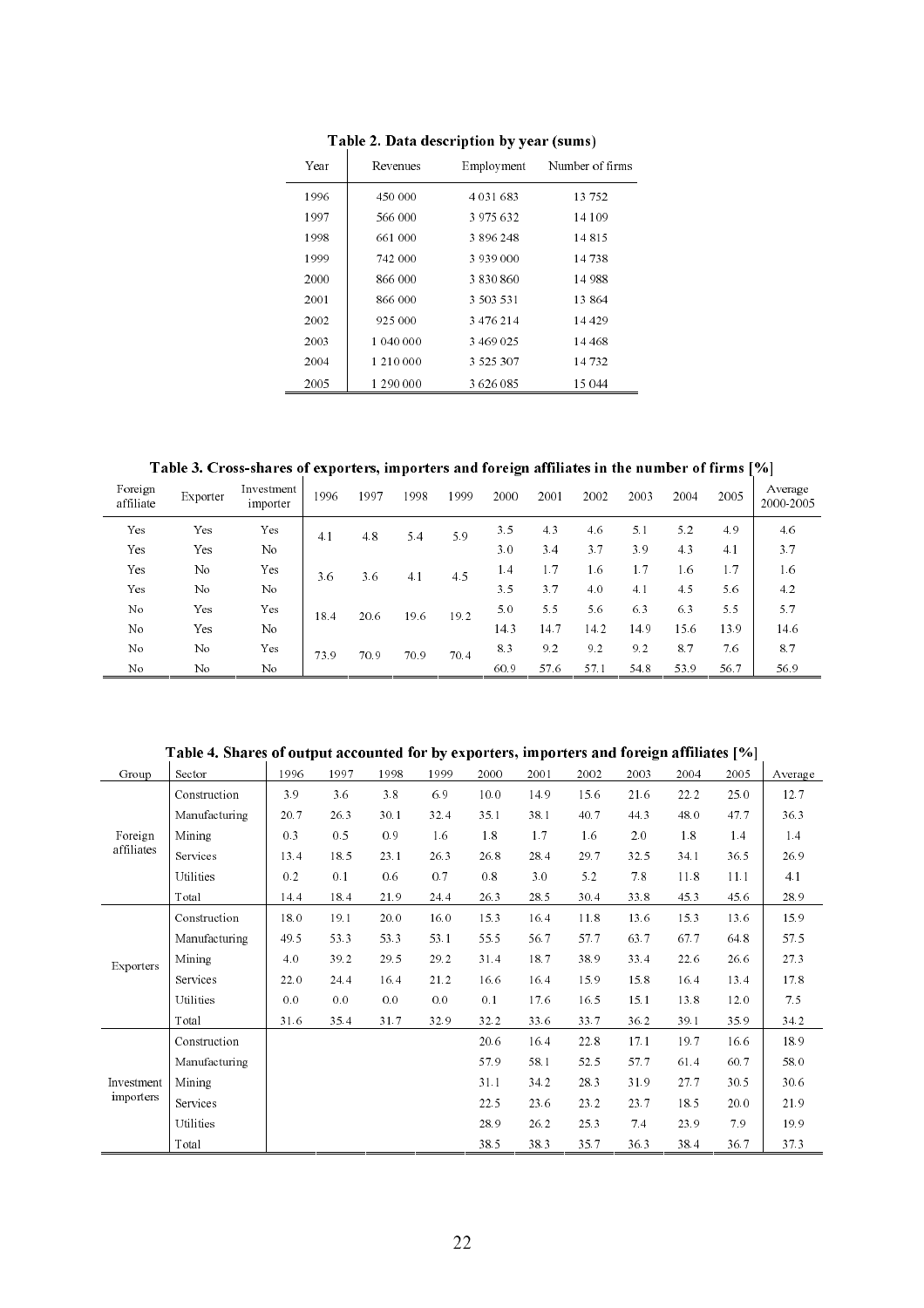| Group            | Sector           | 1996 | 1997 | 1998 | 1999 | 2000           | 2001 | 2002 | 2003 | 2004 | 2005 | Average |
|------------------|------------------|------|------|------|------|----------------|------|------|------|------|------|---------|
|                  | Construction     | 2.5  | 2.6  | 2.3  | 2.4  | 4.0            | 5.1  | 5.3  | 7.2  | 8.6  | 10.1 | 5.0     |
|                  | Manufacturing    | 11.9 | 15.4 | 17.4 | 19.3 | 22.0           | 24.2 | 26.5 | 28.0 | 30.9 | 32.3 | 22.8    |
| Foreign          | Mining           | 0.4  | 0.5  | 0.7  | 0.9  | 1 <sub>0</sub> | 1.0  | 0.9  | 0.9  | 0.9  | 0.6  | 0.8     |
| affiliates       | Services         | 4.9  | 8.1  | 10.4 | 11.6 | 12.8           | 14.6 | 16.3 | 178  | 19.4 | 23.2 | 13.9    |
|                  | Utilities        | 0.3  | 0.3  | 0.7  | 0.7  | 0.8            | 3.5  | 4.2  | 5.8  | 6.8  | 7.1  | 3.0     |
|                  | Total            | 7.6  | 10.1 | 11.8 | 13.0 | 14.7           | 16.6 | 18.4 | 20.0 | 35.0 | 35.6 | 18.3    |
|                  | Construction     | 16.8 | 15.1 | 14.4 | 12.9 | 11.7           | 15.0 | 11.8 | 13.6 | 15.4 | 14.5 | 14.1    |
|                  | Manufacturing    | 53.5 | 58.2 | 58.7 | 57.1 | 57.9           | 60.4 | 60.7 | 64.0 | 67.0 | 63.9 | 60.1    |
| <b>Exporters</b> | Mining           | 3.7  | 30.3 | 20.3 | 21.0 | 21.9           | 11.7 | 34.0 | 25.3 | 12.6 | 12.7 | 19.3    |
|                  | Services         | 18.0 | 19.1 | 11.3 | 27.4 | 20.8           | 13.0 | 12.5 | 12.6 | 11.7 | 7.6  | 15.4    |
|                  | Utilities        | 0.0  | 0.1  | 0.1  | 0.1  | 0.2            | 0.4  | 0.2  | 0.3  | 0.1  | 0.1  | 0.2     |
|                  | Total            | 33.6 | 38.0 | 34.7 | 37.7 | 35.2           | 33.0 | 34.1 | 35.3 | 36.1 | 32.9 | 35.1    |
|                  | Construction     |      |      |      |      | 15.1           | 15.7 | 17.2 | 15.9 | 18.7 | 18.3 | 16.8    |
|                  | Manufacturing    |      |      |      |      | 41.4           | 42.7 | 42.5 | 45.4 | 44.8 | 43.0 | 43.3    |
| Investment       | Mining           |      |      |      |      | 22.7           | 29.3 | 20.3 | 19.6 | 17.0 | 16.6 | 20.9    |
| importers        | Services         |      |      |      |      | 24.4           | 25.3 | 23.7 | 24.7 | 20.3 | 21.7 | 23.4    |
|                  | <b>Utilities</b> |      |      |      |      | 10.6           | 8.6  | 9.7  | 7.5  | 6.8  | 2.9  | 7.7     |
|                  | Total            |      |      |      |      | 30.2           | 31.4 | 30.5 | 32.0 | 30.2 | 29.8 | 30.7    |

Table 5. Shares of employment accounted for exporters, importers and foreign affiliates [%]

Table 6. Shares of number of firms accounted for exporters, importers and foreign affiliates [%]

| Group                   | Sect or          | 1996 | 1997    | 1998 | 1999 | 2000 | 2001 | 2002 | 2003 | 2004 | 2005 | Average |
|-------------------------|------------------|------|---------|------|------|------|------|------|------|------|------|---------|
|                         | Construction     | 1.9  | $1.8\,$ | 2.1  | 2.3  | 2.6  | 3.1  | 3.3  | 3.3  | 4.6  | 5.1  | 3.0     |
|                         | Manufacturing    | 12.3 | 12.9    | 13.9 | 15.0 | 16.3 | 17.8 | 19.0 | 19.7 | 20.4 | 21.3 | 16.8    |
| Foreign                 | Mining           | 5.2  | 6.4     | 7.6  | 8.2  | 9.7  | 9.3  | 8.9  | 11.1 | 12.4 | 10.3 | 8.9     |
| affiliates              | Services         | 5.3  | 6.4     | 7.9  | 8.6  | 9.9  | 11.3 | 11.6 | 12.6 | 13.0 | 13.5 | 10.0    |
|                         | Utilities        | 0.4  | 0.4     | 0.6  | 0.7  | 0.7  | 2.0  | 3.3  | 4.1  | 5.0  | 6.0  | 2.3     |
|                         | Total            | 7.7  | 8.5     | 9.5  | 10.4 | 11.5 | 13.0 | 13.9 | 148  | 28.1 | 28.8 | 14.6    |
|                         | Construction     | 89   | 9.0     | 9.1  | 8.3  | 7.6  | 9.0  | 7.8  | 9.4  | 8.5  | 7.9  | 8.5     |
|                         | Manufacturing    | 38.8 | 43.1    | 42.5 | 42.2 | 44.3 | 46.9 | 47.6 | 50.4 | 53.3 | 49.1 | 45.8    |
| <b>Exporters</b>        | Mining           | 19.3 | 25.5    | 19.4 | 18.4 | 20.0 | 19.3 | 23.0 | 20.6 | 19.8 | 18.1 | 20.3    |
|                         | Services         | 10.7 | 12.2    | 11.8 | 11.7 | 11.3 | 12.0 | 11.6 | 12.5 | 11.7 | 9.8  | 11.5    |
|                         | <b>Utilities</b> | 0.0  | 0.2     | 0.2  | 0.2  | 0.2  | 0.4  | 0.2  | 0.4  | 0.4  | 0.2  | 0.2     |
|                         | Total            | 22.5 | 25.5    | 25.0 | 25.1 | 25.8 | 27.8 | 28.1 | 30.2 | 31.4 | 28.4 | 27.0    |
|                         | Construction     |      |         |      |      | 12.4 | 15.0 | 16.0 | 16.5 | 18.9 | 16.3 | 15.8    |
|                         | Manufacturing    |      |         |      |      | 26.8 | 29.1 | 29.7 | 31.4 | 29.6 | 27.0 | 28.9    |
| Investment<br>importers | Mining           |      |         |      |      | 20.7 | 20.7 | 20.0 | 23.8 | 19.8 | 19.8 | 20.8    |
|                         | Services         |      |         |      |      | 10.4 | 12.8 | 12.7 | 13.5 | 13.9 | 12.3 | 12.6    |
|                         | <b>Utilities</b> |      |         |      |      | 6.4  | 6.2  | 7.1  | 6.8  | 6.5  | 5.0  | 63      |
|                         | Total            |      |         |      |      | 18.3 | 20.6 | 21.0 | 22.3 | 21.8 | 19.6 | 20.6    |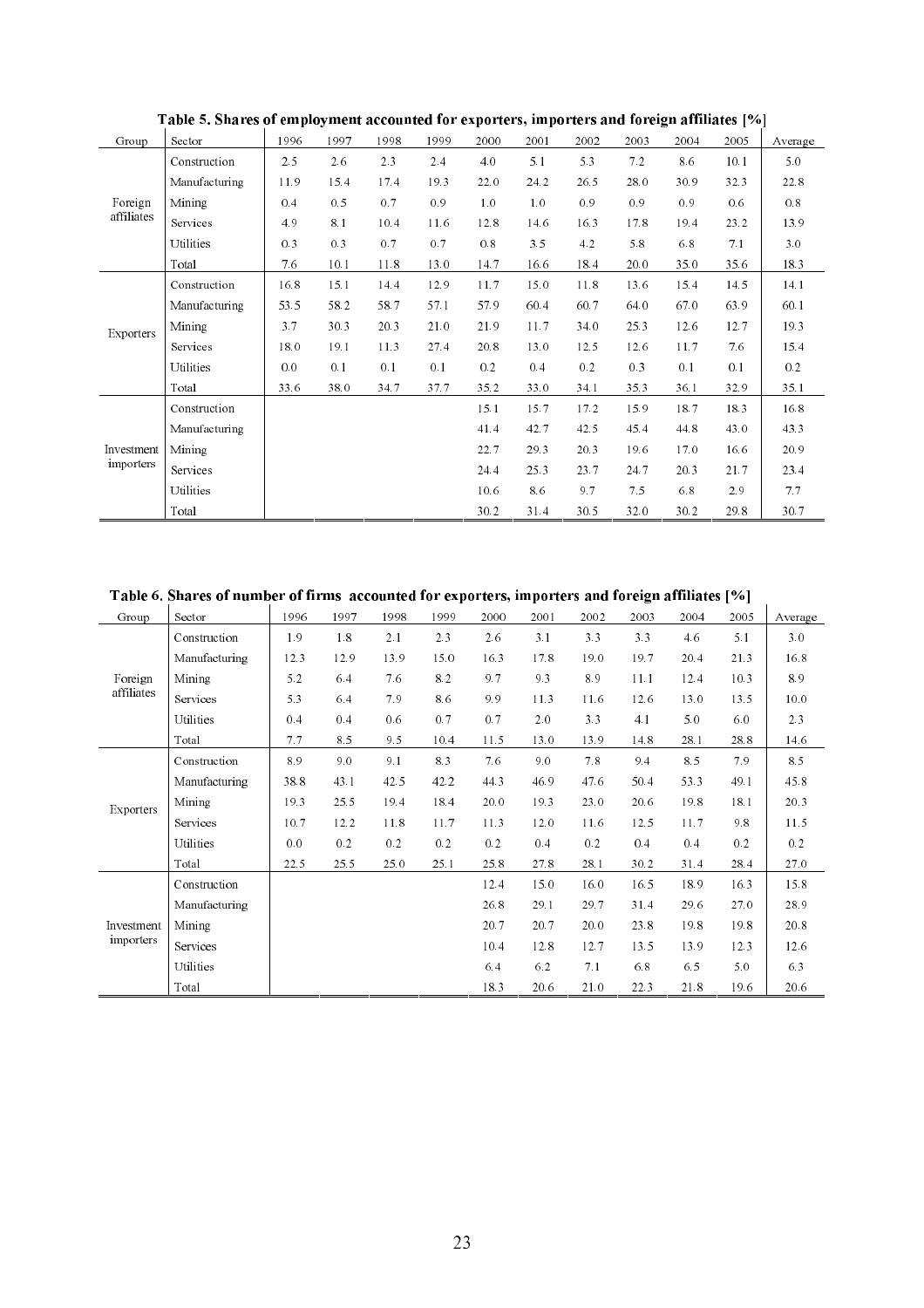| Group            | Percentile | 1996 | 1997 | 1998 | 1999 | 2000 | 2001 | 2002 | 2003 | 2004 | 2005 |
|------------------|------------|------|------|------|------|------|------|------|------|------|------|
| Foreign          | Top $1\%$  | 22.3 | 22.5 | 26.1 | 22.9 | 22.1 | 21.9 | 22.6 | 21.8 | 23.5 | 25.7 |
| affiliates       | Top $5%$   | 47.3 | 49.0 | 50.4 | 49.5 | 49.6 | 49.0 | 50.5 | 49.9 | 51.9 | 53.1 |
|                  | Top $10\%$ | 62.3 | 63.7 | 64.2 | 64.1 | 64.5 | 63.6 | 648  | 64.6 | 66.1 | 66.7 |
|                  | Top $1\%$  | 35.6 | 39.5 | 37.3 | 37.4 | 40.3 | 37.1 | 35.4 | 34.0 | 35.2 | 36.1 |
| <b>Exporters</b> | Top $5%$   | 56.8 | 58.5 | 58.0 | 57.2 | 60.7 | 59.3 | 57.6 | 57.4 | 61.0 | 60.7 |
|                  | Top $10\%$ | 66.4 | 68.3 | 68.0 | 67.7 | 70.6 | 69.5 | 69.7 | 69.3 | 71.3 | 70.7 |
| Investment       | Top $1\%$  |      |      |      |      | 36.0 | 36.1 | 31.5 | 28.2 | 33.0 | 343  |
| importers        | Top $5%$   |      |      |      |      | 60.7 | 61.7 | 58.2 | 56.2 | 59.2 | 60.0 |
|                  | Top $10\%$ |      |      |      |      | 72.7 | 73.2 | 71.2 | 69.7 | 71.7 | 71.8 |

Table 7. Distribution of exporters, importers and foreign affiliates [%]

Notes: The distribution characteristics rely on total output shares for foreign affiliates and investment importers, while the share<br>of total exports is used in the case of currenters. of total exports is used in the case of exporters.

| Table 8. Premia from internationalization by year (industry effects included) |                                 |  |  |      |
|-------------------------------------------------------------------------------|---------------------------------|--|--|------|
| Group I Dependent variable                                                    | 1 1996 1997 1998 1999 2000 2001 |  |  | 2002 |

| Group                   | Dependent variable     | 1996      | 1997      | 1998      | 1999      | 2000      | 2001      | 2002      | 2003      | 2004      | 2005      |
|-------------------------|------------------------|-----------|-----------|-----------|-----------|-----------|-----------|-----------|-----------|-----------|-----------|
|                         | Log capital per worker | $0.47***$ | $0.59***$ | $0.67***$ | $0.70***$ | $0.72***$ | $0.73***$ | $0.68***$ | $0.65***$ | $0.63***$ | $0.60***$ |
|                         | Log employment         | $0.07**$  | $0.20***$ | $0.23***$ | $0.25***$ | $0.27***$ | $0.29***$ | $0.30***$ | $0.32***$ | $0.35***$ | $0.36***$ |
| Foreign                 | Log sales              | $0.62***$ | $0.77***$ | $0.84***$ | $0.89***$ | $0.90***$ | $0.95***$ | $0.95***$ | $1.03***$ | $1.03***$ | $1.02***$ |
| affiliates              | Log TFP                | $0.25***$ | $0.23***$ | $0.27***$ | $0.27***$ | $0.31***$ | $0.33***$ | $0.34***$ | $0.36***$ | $0.45***$ | $0.39***$ |
|                         | Log VA per worker      | $0.35***$ | $0.34***$ | $0.40***$ | $0.41***$ | $0.45***$ | $0.47***$ | $0.46***$ | $0.48***$ | $0.55***$ | $0.48***$ |
|                         | Log wage               | $0.32***$ | $0.30***$ | $0.33***$ | $0.34***$ | $0.36***$ | $0.38***$ | $0.39***$ | $0.41***$ | $0.4***$  | $0.41***$ |
|                         | Log capital per worker | $0.27***$ | $0.31***$ | $0.33***$ | $0.29***$ | $0.35***$ | $0.35***$ | $0.31***$ | $0.35***$ | $0.39***$ | $0.44***$ |
|                         | Log employment         | $0.40***$ | $0.36***$ | $0.35***$ | $0.33***$ | $0.32***$ | $0.31***$ | $0.31***$ | $0.31***$ | $0.35***$ | $0.40***$ |
| <b>Exporters</b>        | Log sales              | $0.59***$ | $0.58***$ | $0.58***$ | $0.60***$ | $0.61***$ | $0.62***$ | $0.64***$ | $0.69***$ | $0.75***$ | $0.76***$ |
|                         | Log TFP                | $0.13***$ | $0.13***$ | $0.11***$ | $0.10***$ | $0.14***$ | $0.13***$ | $0.17***$ | $0.23***$ | $0.26***$ | $0.22***$ |
|                         | Log VA per worker      | $0.13***$ | $0.14***$ | $0.13***$ | $0.12***$ | $0.18***$ | $0.17***$ | $0.2***$  | $0.27***$ | $0.29***$ | $0.26***$ |
|                         | Log wage               | $0.10***$ | $0.12***$ | $0.12***$ | $0.13***$ | $0.13***$ | $0.13***$ | $0.13***$ | $0.16***$ | $0.18***$ | $0.19***$ |
|                         | Log capital per worker |           |           |           |           | $0.36***$ | $0.30***$ | $0.28***$ | $0.3***$  | $0.33***$ | $0.36***$ |
|                         | Log employment         |           |           |           |           | $0.36***$ | $0.26***$ | $0.26***$ | $0.27***$ | $0.28***$ | $0.34***$ |
| Investment<br>importers | Log sales              |           |           |           |           | $0.63***$ | $0.48***$ | $0.49***$ | $0.50***$ | $0.54***$ | $0.60***$ |
|                         | Log TFP                |           |           |           |           | $0.23***$ | $0.19***$ | $0.20***$ | $0.19***$ | $0.22***$ | $0.21***$ |
|                         | Log VA per worker      |           |           |           |           | $0.26***$ | $0.22***$ | $0.22***$ | $0.21***$ | $0.24***$ | $0.23***$ |
|                         | Log wage               |           |           |           |           | $0.11***$ | $0.10***$ | $0.11***$ | $0.11***$ | $0.12***$ | $0.14***$ |

Notes: \*, \*\* and \*\*\* denote significance at 1%, 5% and 10%, respectively.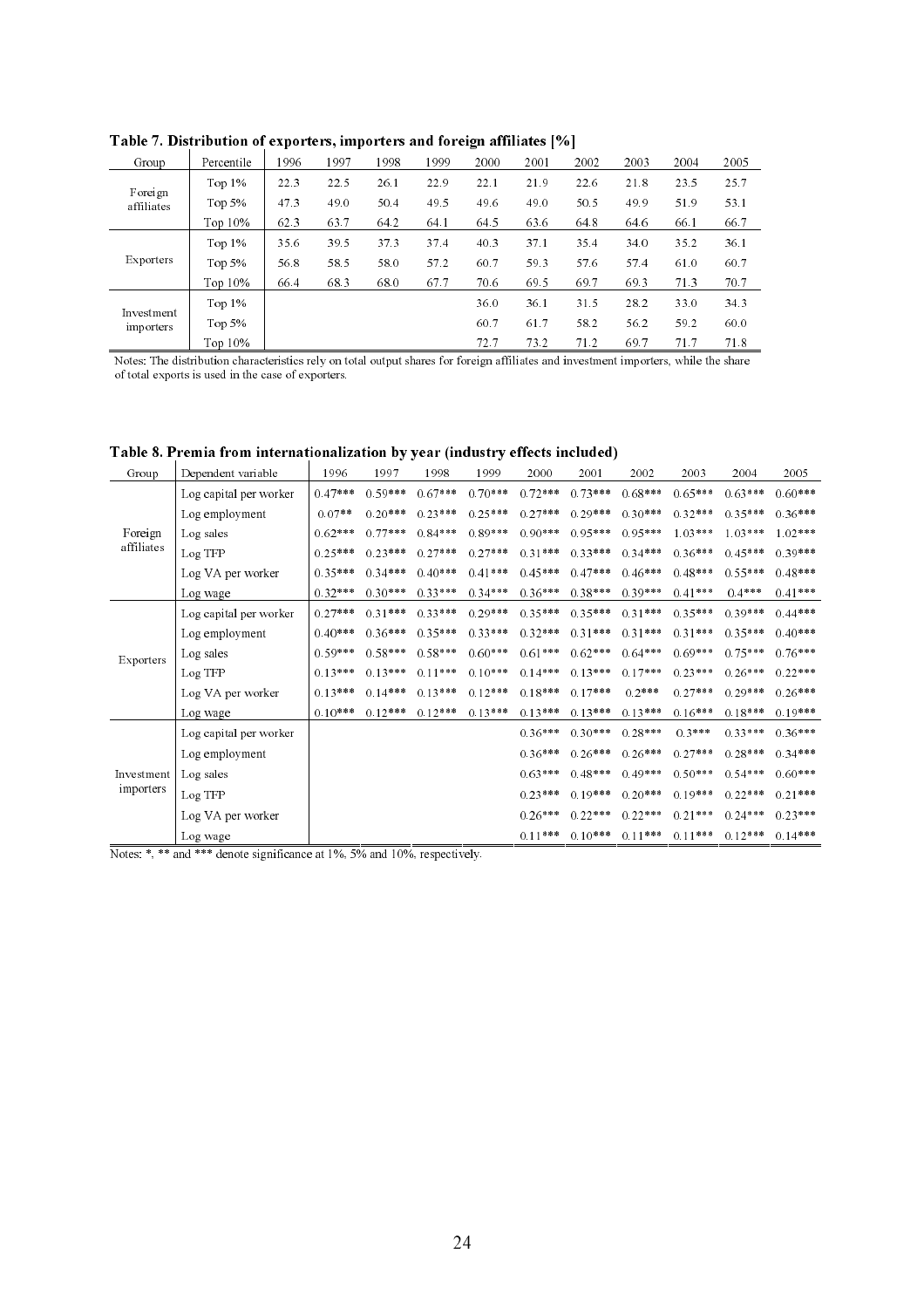| Group                   | Dependent variable     | 1996      | 1997      | 1998      | 1999      | 2000      | 2001      | 2002      | 2003      | 2004      | 2005      |
|-------------------------|------------------------|-----------|-----------|-----------|-----------|-----------|-----------|-----------|-----------|-----------|-----------|
|                         | Log capital per worker | $0.45***$ | $0.54***$ | $0.62***$ | $0.65***$ | $0.66***$ | $0.68***$ | $0.62***$ | $0.59***$ | $0.57***$ | $0.53***$ |
|                         | Log sales              | $0.56***$ | $0.56***$ | $0.60***$ | $0.63***$ | $0.62***$ | $0.65***$ | $0.63***$ | $0.70***$ | $0.66***$ | $0.64***$ |
| Foreign<br>affiliates   | Log TFP                | $0.24***$ | $0.19***$ | $0.22***$ | $0.22***$ | $0.24***$ | $0.26***$ | $0.26***$ | $0.28***$ | $0.36***$ | $0.3***$  |
|                         | Log VA per worker      | $0.35***$ | $0.32***$ | $0.38***$ | $0.39***$ | $0.43***$ | $0.46***$ | $0.44***$ | $0.45***$ | $0.52***$ | $0.45***$ |
|                         | Log wage               | $0.32***$ | $0.29***$ | $0.31***$ | $0.32***$ | $0.35***$ | $0.37***$ | $0.37***$ | $0.39***$ | $0.38***$ | $0.39***$ |
|                         | Log capital per worker | $0.17***$ | $0.22***$ | $0.24***$ | $0.22***$ | $0.28***$ | $0.29***$ | $0.25***$ | $0.29***$ | $0.32***$ | $0.36***$ |
|                         | Log sales              | $0.18***$ | $0.21***$ | $0.21***$ | $0.25***$ | $0.28***$ | $0.30***$ | $0.31***$ | $0.37***$ | $0.39***$ | $0.33***$ |
| Exporters               | Log TFP                | $0.04**$  | $0.05***$ | $0.03**$  | $0.03**$  | $0.07***$ | $0.06***$ | $0.09***$ | $0.15***$ | $0.17***$ | $0.12***$ |
|                         | Log VA per worker      | $0.10***$ | $0.12***$ | $0.10***$ | $0.10***$ | $0.15***$ | $0.15***$ | $0.17***$ | $0.24***$ | $0.26***$ | $0.22***$ |
|                         | Log wage               | $0.08***$ | $0.10***$ | $0.10***$ | $0.10***$ | $0.11***$ | $0.11***$ | $0.11***$ | $0.14***$ | $0.15***$ | $0.17***$ |
|                         | Log capital per worker |           |           |           |           | $0.28***$ | $0.24***$ | $0.22***$ | $0.25***$ | $0.28***$ | $0.29***$ |
|                         | Log sales              |           |           |           |           | $0.25***$ | $0.20***$ | $0.21***$ | $0.21***$ | $0.24***$ | $0.24***$ |
| Investment<br>importers | Log TFP                |           |           |           |           | $0.15***$ | $0.13***$ | $0.13***$ | $0.12***$ | $0.14***$ | $0.12***$ |
|                         | Log VA per worker      |           |           |           |           | $0.23***$ | $0.20***$ | $0.19***$ | $0.18***$ | $0.22***$ | $0.20***$ |
|                         | Log wage               |           |           |           |           | $0.08***$ | $0.09***$ | $0.09***$ | $0.09***$ | $0.10***$ | $0.11***$ |

Table 9. Premia from internationalization by year (log employment and industry effects included)

Notes: \*, \*\* and \*\*\* denote significance at 1%, 5% and 10%, respectively.

| Dependent<br>Variable | Fixed effects | Foreign<br>affiliates | <b>Exporters</b> | Investment<br>importers |
|-----------------------|---------------|-----------------------|------------------|-------------------------|
|                       | Industry      | $0.970***$            | $0.658***$       | $0.666***$              |
| Log sales             | Individual    | $0.271***$            | $0.161***$       | $0.225***$              |
|                       | Industry      | $0.255***$            | $0.321***$       | $0.188***$              |
| Log employment        | Individual    | $-0.060***$           | $0.043***$       | $-0.044***$             |
| Log capital per       | Industry      | $0.716***$            | $0.367***$       | $0.539***$              |
| worker                | Individual    | $0.312***$            | $0.110***$       | $0.317***$              |
| Log VA per            | Industry      | $0.508***$            | $0.215***$       | $0.417***$              |
| worker                | Individual    | $0.260***$            | $0.059***$       | $0.241***$              |
| Log wage              | Industry      | $0.432***$            | $0.168***$       | $0.347***$              |
|                       | Individual    | $0.267***$            | $0.096***$       | $0.319***$              |
|                       | Industry      | $0.347***$            | $0.174***$       | $0.247***$              |
| Log TFP               | Individual    | 0.136***              | 0.026***         | 0.073 ***               |

Table 10. Premia from internationalization in total sample

Note: All regressions run with a full set of time dummies. \*, \*\* and \*\*\* denote significance at 1%, 5% and 10%, respectively.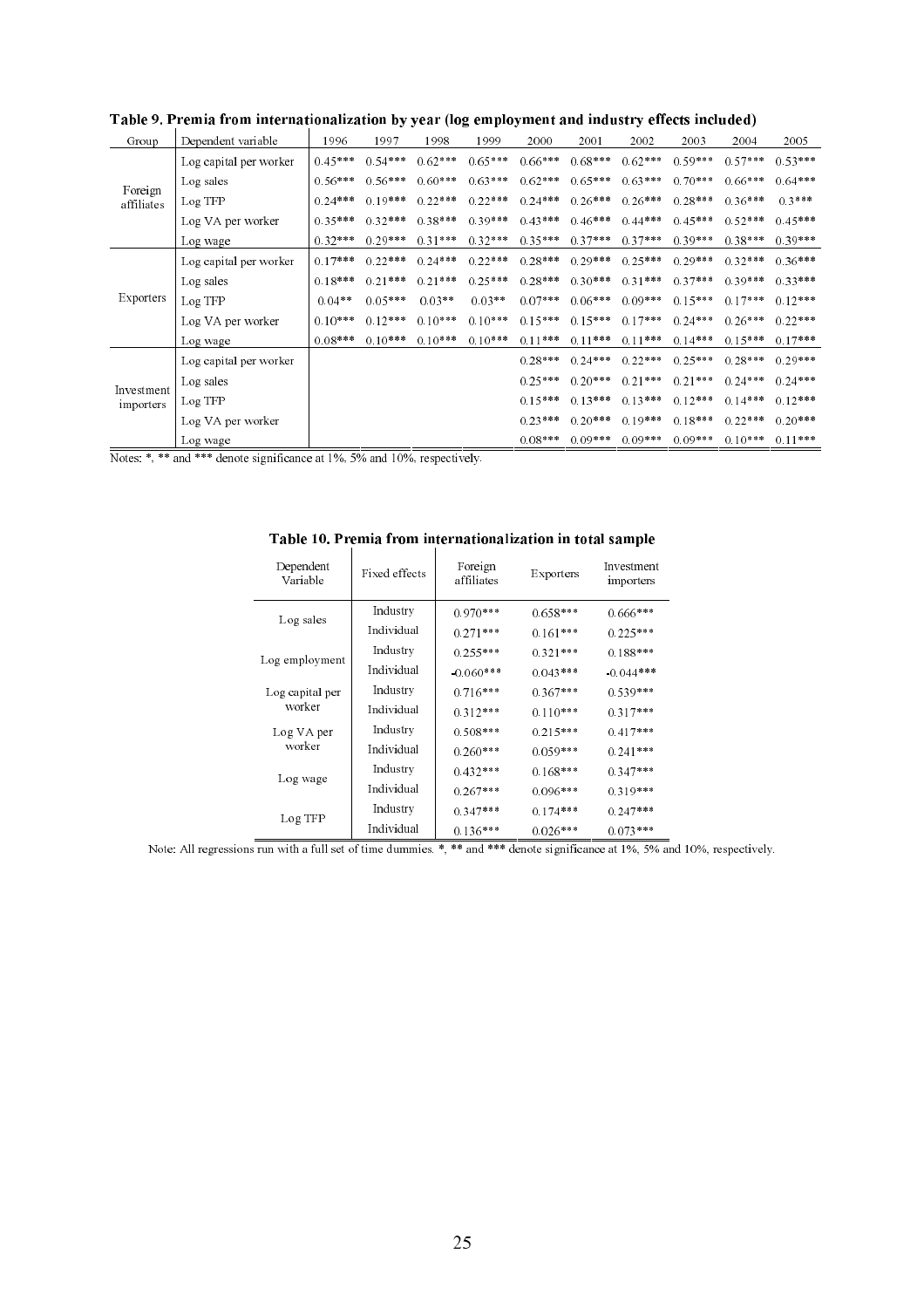| Dependent<br>Variable | Fixed effects | Foreign<br>affiliates | <b>Exporters</b> | Investment<br>importers |
|-----------------------|---------------|-----------------------|------------------|-------------------------|
| Log sales             | Industry      | $0.707***$            | $0.325***$       | $0.469***$              |
|                       | Individual    | $0.313***$            | $0.131***$       | $0.256***$              |
| Log capital per       | Industry      | $0.669***$            | $0.306***$       | $0.501***$              |
| worker                | Individual    | $0.282***$            | $0.130***$       | $0.296***$              |
| Log VA per            | Industry      | $0.496***$            | $0.199***$       | $0.407***$              |
| worker                | Individual    | $0.245***$            | $0.069***$       | $0.231***$              |
| Log wage              | Industry      | $0.425***$            | $0.157***$       | $0.341***$              |
|                       | Individual    | $0.245***$            | $0.112***$       | $0.303***$              |
| Log TFP               | Industry      | $0.290***$            | $0.102***$       | $0.204***$              |
|                       | Individual    | $0.144***$            | $0.021***$       | $0.080***$              |

#### Table 11. Premia to exporters, importers and foreign affiliates in the total sample (log employment included)  $\mathbf{r}$

Note: All regressions run with a full set of time dummies. \*, \*\* and \*\*\* denote significance at 1%, 5% and 10%, respectively.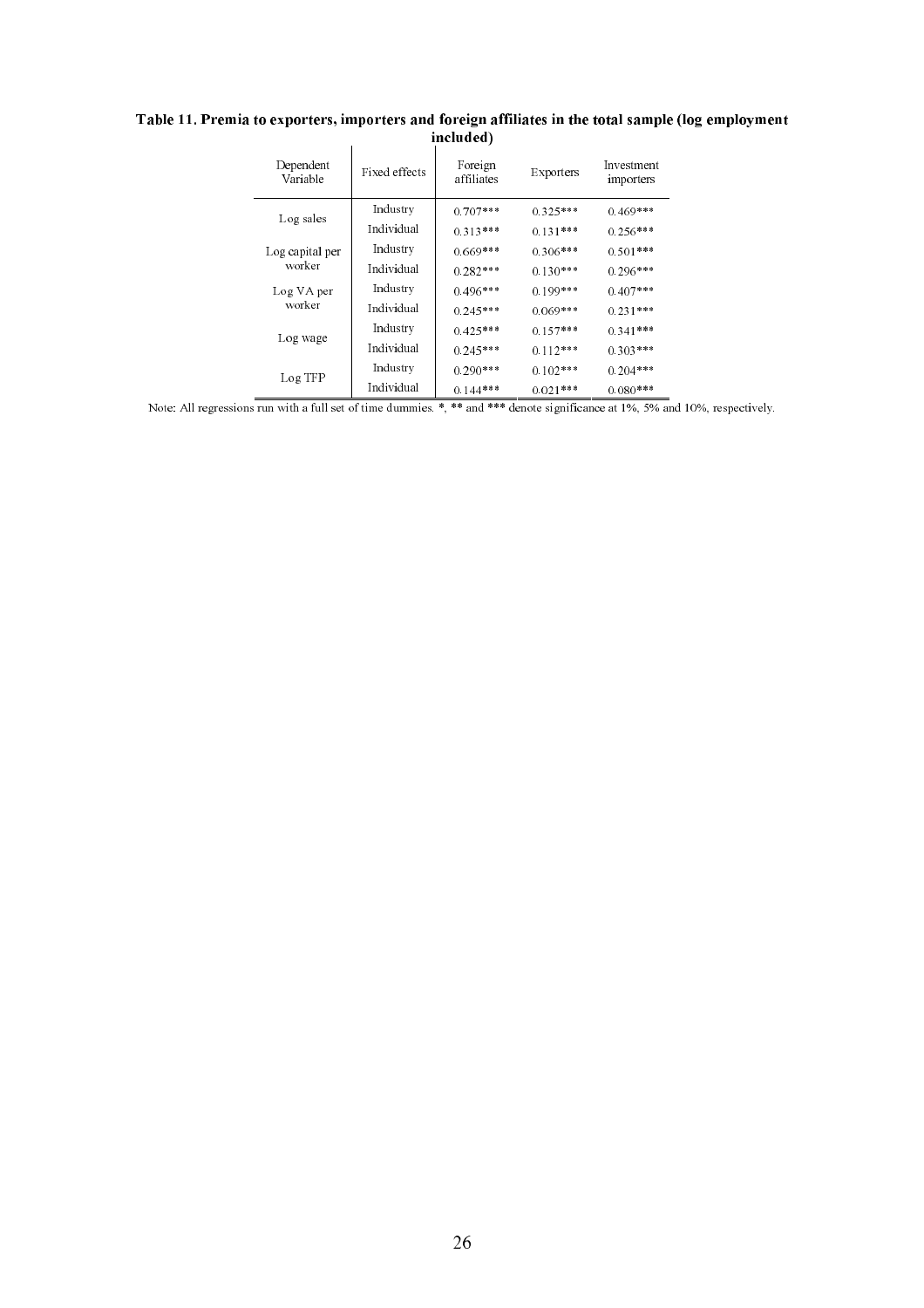| Table 12. Evolution of productivity indexes |  |
|---------------------------------------------|--|
|---------------------------------------------|--|

| Table 12. Evolution of productivity indexes |                         |                  |                          |                    |                           |          |          |       |      |          |       |
|---------------------------------------------|-------------------------|------------------|--------------------------|--------------------|---------------------------|----------|----------|-------|------|----------|-------|
| Section                                     | International<br>status | 1996             | 1997                     | 1998               | 1999                      | 2000     | 2001     | 2002  | 2003 | 2004     | 2005  |
|                                             | foreign                 | 1.05             | 1.28                     | 1.49               | 1.51                      | 1.60     | 1.43     | 1.63  | 1.55 | 1.76     | 186   |
|                                             | domestic                | 1.00             | 1.13                     | 1.15               | 1.10                      | 1.05     | 0.99     | 0.93  | 1.01 | 1.09     | 1.12  |
|                                             | exporter                | 1.14             | 1.31                     | 1.37               | 1.32                      | 1.29     | 1.19     | 1.31  | 1.46 | 1.52     | 1.51  |
| Construction                                | non-exporter            | 0.97             | 1.10                     | 1.11               | 1.08                      | 1.05     | 1.01     | 0.95  | 0.99 | 1.08     | 1.17  |
|                                             | importer                | $\omega_{\rm m}$ | $\omega_{\rm m}$         | $\omega_{\rm eff}$ | $\omega_{\rm{m}}$         | 1.20     | 1.06     | 1.04  | 1.07 | 1.19     | 1.21  |
|                                             | non-importer            | ÷,               | ÷,                       | $\mathbb{Z}^2$     | $\omega_{\rm{m}}$         | 1.07     | 1.05     | 0.99  | 1.08 | 1.16     | 1.23  |
|                                             | total                   | 1.00             | 1.14                     | 1.16               | 1.12                      | 1.09     | 1.05     | 1.00  | 1.08 | 1.16     | 1.23  |
|                                             | foreign                 | 1.25             | 1.27                     | 1.33               | 1.33                      | 1.35     | 1.38     | 1.50  | 1.62 | 1.73     | 1.64  |
|                                             | domestic                | 0.96             | 1.07                     | 1.16               | 1.10                      | 1.09     | 1.11     | 1.06  | 1.09 | 1.16     | 1.08  |
|                                             | exporter                | 1.05             | 118                      | 1.19               | 1.15                      | 1.19     | 1.25     | 1.31  | 1.45 | 1.58     | 1.51  |
| Manufacturing                               | non-exporter            | 0.96             | 1.05                     | 1.21               | 1.18                      | 1.16     | 1.16     | 1.16  | 1.14 | 1.20     | 1.13  |
|                                             | importer                | $\omega_{\rm m}$ | ω,                       | $\omega$ $\omega$  | ÷,                        | 1.24     | 1.28     | 1.42  | 1.49 | 1.54     | 1.40  |
|                                             | non-importer            | 44               | $\overline{\phantom{a}}$ | $\omega_{\rm m}$   | $\mathbb{Z}^2$            | 1.06     | 1.07     | 1.03  | 1.07 | 1.22     | 1.24  |
|                                             | total                   | 1.00             | 1.11                     | 1.20               | 1.16                      | 1.17     | 1.20     | 1.23  | 1.31 | 1.42     | 1.34  |
|                                             | foreign                 | 0.60             | 0.98                     | 1.09               | 1.00                      | 1.05     | 1.08     | 1.07  | 1.24 | 1.42     | 1.44  |
|                                             | domestic                | 1.00             | 1.35                     | 1.11               | 1.30                      | 1.63     | 1.61     | 1.58  | 1.64 | 1.58     | 1.76  |
|                                             | exporter                | 0.88             | 1 48                     | 1.39               | 1.45                      | 1.71     | 1.13     | 1.41  | 1.64 | 2.37     | 2.81  |
| Mining                                      | non-exporter            | 1.00             | 1.28                     | 1.01               | 1.24                      | 1.59     | 1.68     | 1.68  | 1.63 | 1.39     | 1.37  |
|                                             | importer                | ÷,               | ω.                       | $\omega_{\rm m}$   | ÷,                        | 1.75     | 1.39     | 1.56  | 1.83 | 2.23     | 2.56  |
|                                             | non-importer            | ω,               | 44                       | $\mathbb{Z}^2$     | $\mathbb{Z}^2$            | 1.57     | 1.70     | 1.58  | 1.56 | 1.36     | 138   |
|                                             | total                   | 1.00             | 1.35                     | 1.11               | 1.30                      | 1.63     | 1.61     | 1.57  | 1.64 | 1.58     | 1.76  |
|                                             | foreign                 | 1.54             | 1.62                     | 1.59               | 1.71                      | 1.68     | 1.84     | 1.57  | 1.62 | 1.93     | 2.22  |
|                                             | domestic                | 0.96             | 0.89                     | 1.00               | 1.12                      | $1.18\,$ | 1.33     | 1.45  | 1.47 | 1.62     | 1.37  |
|                                             | exporter                | 1.22             | 0.91                     | 1.29               | 0.79                      | 1.22     | 1.25     | 1.24  | 1.32 | 1.52     | 1.65  |
| Services                                    | non-exporter            | 0.91             | 1.00                     | 1.05               | 1.41                      | 1.26     | 1.47     | 1.52  | 1.54 | 1.73     | 1.65  |
|                                             | importer                | $\omega_{\rm m}$ | ω,                       | $\omega_{\rm m}$   | $\mathbb{Z}^2$            | 1.58     | 2.05     | 2.22  | 2.30 | 3.03     | 2.63  |
|                                             | non-importer            | $\overline{a}$   | $\sim$                   | $\overline{a}$     | ÷÷.                       | 1.06     | 1.10     | 1.08  | 1.10 | 1.36     | 1.27  |
|                                             | total                   | 1.00             | 0.97                     | 1.08               | 1.19                      | 1.26     | 1.42     | 1.47  | 1.50 | 1.69     | 1.65  |
|                                             | foreign                 | 2.43             | 2.66                     | 2.32               | 2.05                      | 2.17     | 1.97     | 1.97  | 2.38 | 2.78     | 2.52  |
|                                             | domestic                | 1.00             | 1.01                     | 1.08               | 1.12                      | 1.11     | 1.08     | 1.11  | 1.05 | 0.99     | 1.09  |
|                                             | exporter                | ω.               | 1.81                     | 2.02               | 1.48                      | 1.36     | 3.57     | 14.31 | 3.18 | 5.30     | 18.56 |
| Utilities                                   | non-exporter            | 1.00             | 1.01                     | 1.09               | 1.13                      | 1.12     | 1.09     | 0.77  | 1.10 | 1.04     | 0.44  |
|                                             | importer                | 44               | 44                       | $\frac{1}{2}$      | $\mathbb{L}^{\mathbb{L}}$ | 1.73     | 1.74     | 1.87  | 1.32 | 2.14     | 1.67  |
|                                             | non-importer            | $\perp$ .        | 44                       | $\perp$ .          | $\perp$ .                 | 1.00     | 1.06     | 1.05  | 1.16 | 1.07     | 1.26  |
|                                             | total                   | $1.00\,$         | 1.01                     | 1.09               | 1.13                      | $1.12\,$ | $1.13\,$ | 1.17  | 1.17 | 1.23     | 1.27  |
|                                             | foreign                 | 1.30             | 1.34                     | 1.39               | 1.43                      | 1.44     | 1.51     | 1.53  | 1.65 | $1.82\,$ | 186   |
|                                             | domestic                | 0.97             | 1.06                     | 1.10               | 1.12                      | 1.17     | 1.22     | 1.24  | 1.27 | 1.34     | 1.25  |
|                                             | exporter                | 1.09             | 1.16                     | 1.22               | 1.06                      | 1.23     | 1.26     | 1.43  | 1.46 | 1.64     | 1.83  |
| Total                                       | non-exporter            | 0.96             | 1.06                     | 1.12               | 1.24                      | 1.22     | 1.30     | 1.26  | 1.32 | 1.41     | 1.27  |
|                                             |                         |                  |                          |                    |                           |          |          |       |      |          |       |
|                                             | importer                | $\perp$ .        | 44                       | $\overline{a}$     | $\omega_{\rm m}$          | 1.37     | 1.48     | 1.66  | 1.71 | 1.82     | 1.72  |
|                                             | non-importer            | 44               | --                       | $\perp$ .          | ÷,                        | 1.09     | 1.14     | 1.09  | 1.14 | 1.27     | 1.27  |
|                                             | total                   | 1.00             | 1.09                     | 1.15               | 1.17                      | 1.22     | 1.29     | 1.31  | 1.37 | 1.49     | 1.46  |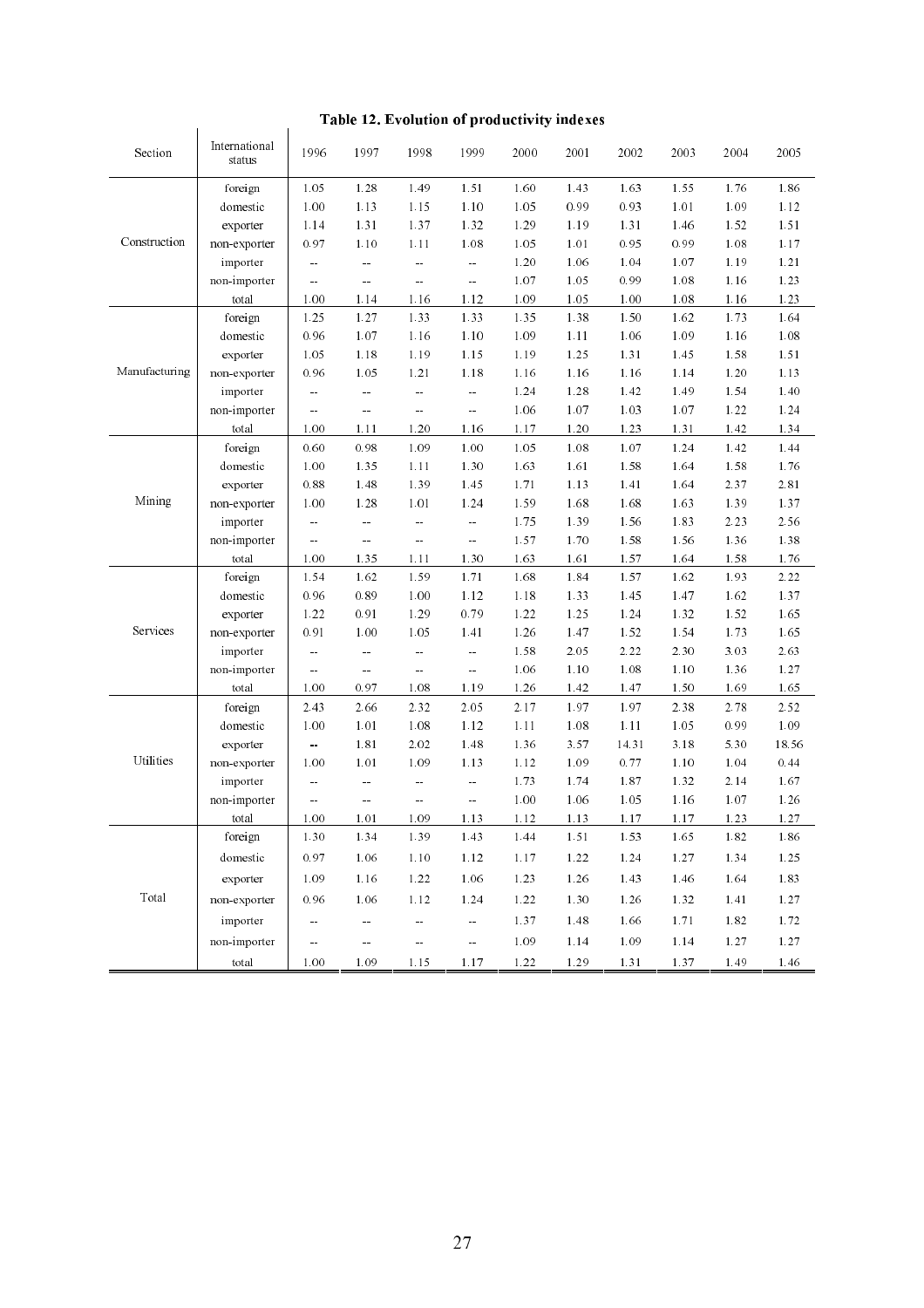|                  |                       | Coefficients [standard errors] |                       |                       |                       |                      |  |  |  |  |
|------------------|-----------------------|--------------------------------|-----------------------|-----------------------|-----------------------|----------------------|--|--|--|--|
|                  |                       | 1-year differences             |                       | 2-year differences    | 3-year differences    |                      |  |  |  |  |
|                  |                       | $\overline{2}$                 | 3                     | 4                     | 5.                    | 6                    |  |  |  |  |
| Horizontal       | $0.243***$<br>[0.090] | $0.200***$<br>[0.072]          | $0.333***$<br>[0.074] | $0.260***$<br>[0.065] | $0.268***$<br>[0.065] | $0.132**$<br>[0.059] |  |  |  |  |
| Backward         | $4.643***$<br>[0.35]  | $4.423***$<br>[0.26]           | $2.702***$<br>[0.38]  | $2.501***$<br>[0.33]  | $1.941***$<br>[0.33]  | $1.747***$<br>[0.31] |  |  |  |  |
| Forward          | $-0.243$<br>[0.22]    | $-0.247$<br>[0.16]             | $-0.046$<br>[0.17]    | $-0.047$<br>[0.17]    | $-0.092$<br>[0.17]    | 0.029<br>[0.16]      |  |  |  |  |
| Time dummies     | Yes                   | Yes                            | Yes                   | <b>Yes</b>            | Yes                   | <b>Yes</b>           |  |  |  |  |
| Industry dummies | Yes                   | No                             | Yes                   | No.                   | Yes                   | No                   |  |  |  |  |
| Firm dummies     | No                    | <b>Yes</b>                     | No.                   | <b>Yes</b>            | No                    | <b>Yes</b>           |  |  |  |  |
| Observations     | 98 3 69               | 98 3 69                        | 77 308                | 77 308                | 60 073                | 60 073               |  |  |  |  |
| R-squared        | 0.04                  | 0.24                           | 0.03                  | 0.22                  | 0.03                  | 0.23                 |  |  |  |  |

#### Table 13. Spillovers from foreign direct investment

Notes: The dependent variable is the log change in productivity. All regressions are run on a subsample of domestic firms. Standard errors are robust for heteroscedasticity and correlation across firms from the same indust respectively.

|                  | Coefficients [standard errors] |                       |                       |                      |                      |                      |  |  |
|------------------|--------------------------------|-----------------------|-----------------------|----------------------|----------------------|----------------------|--|--|
|                  | 1-year differences             |                       |                       | 2-year differences   | 3-year differences   |                      |  |  |
|                  |                                | 2                     | 3                     | 4                    | 5                    | 6                    |  |  |
| Horizontal       | $0.384***$<br>[0.11]           | $0.320***$<br>[0.090] | $0.226***$<br>[0.078] | $0.177**$<br>[0.075] | $0.154**$<br>[0.072] | $0.159**$<br>[0.076] |  |  |
| Backward         | 8.247***<br>[0.67]             | $8.312***$<br>[0.52]  | $4.796***$<br>[0.64]  | $4.695***$<br>[0.58] | $3.787***$<br>[0.58] | $3.422***$<br>[0.58] |  |  |
| Forward          | 0.782<br>[0.63]                | 0.702<br>[0.50]       | 0.14<br>[0.46]        | 0.352<br>[0.42]      | 0.286<br>[0.48]      | 0.627<br>[0.48]      |  |  |
| Time dummies     | Yes                            | Yes                   | Yes                   | <b>Yes</b>           | <b>Yes</b>           | <b>Yes</b>           |  |  |
| Industry dummies | Yes                            | No.                   | Yes                   | No.                  | <b>Yes</b>           | No                   |  |  |
| Firm dummies     | No                             | <b>Yes</b>            | No                    | <b>Yes</b>           | No                   | <b>Yes</b>           |  |  |
| Observations     | 79 934                         | 79 934                | 62 550                | 62 550               | 48 430               | 48 430               |  |  |
| R-squared        | 0.04                           | 0.28                  | 0.03                  | 0.26                 | 0.03                 | 0.27                 |  |  |

#### Table 14. Spillovers from exporting

Notes: The dependent variable is the log change in productivity. All regressions are run on a subsample of non-exporting firms. Standard errors are robust for heteroscedasticity and correlation across firms from the same i 10%, respectively.